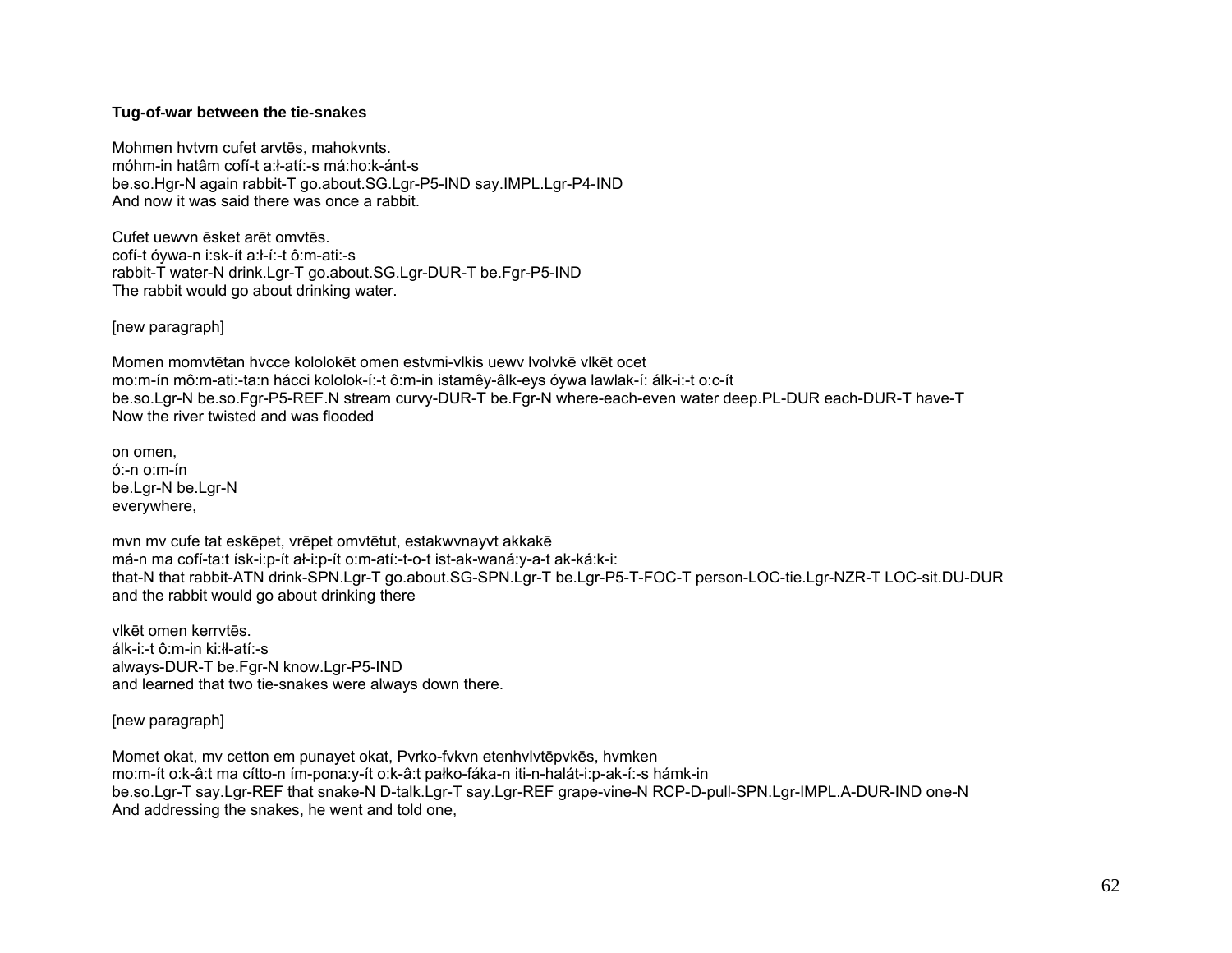erkicen okat... íł-keyc-ín o:k-â:t DIR-tell.Lgr-N say.Lgr-REF Let's have a tug-of-war with a grapevine...

Kos! Cvyekcē hērēt omēs. kós ca-yíkc-i: hǐ: "l-i: -t ô: m-i: -s no 1sP-strong-DUR very.Ngr-DUR-T be.Fgr-DUR-IND No! I'm very strong.

Cystomehcetskekos, kicet oman... ca-stomíhc-íck-íko-:-s keyc-ít o:m-â:n 1sP-handle.Hgr-2sA-not-DUR-IND tell.Lgr-T be.Lgr-REF.N You won't be able to handle me, [the snake] said...

Momis vnet okikv, 'tenhvlatvkēs, kicen... mô:m-eys aní-t o:k-éy-ka tí-n-hala:t-ak-í:-s keyc-ín be.so.Fgr-even I-T say.Lgr-1sA-so RCP-D-pull.Lgr-IMPL.A-DUR-IND tell.Lgr-N But I'm the one who wants to, so let's have a tug-of-war with one another, he said...

Momētis okis, kicytēs. mo:m-í:-teys o:k-éy-s keyc-atí:-s be.so.Lgr-DUR-even say.Lgr-1sA-IND tell.Lgr-P5-IND Well, all right, [the snake] said.

[new paragraph]

Momen hytym hymken myo matypomēn rehkicen... mo:m-ín hatâm hámk-in ma-ó ma:tapó:m-i:-n łíh-keyc-ín be.so.Lgr-N again one-N that-also the.same.way-DUR-N DIR-tell.Lgr-N Then he went and told the other the same thing...

Mvo, okat, Cvyekcē hērēt omēs. ma-ó o:k-â:t ca-yíkc-i: hǐ:<sup>n</sup>ł-i:-t ô:m-i:-s that-also say.Lgr-REF 1sP-strong-DUR very.Ngr-DUR-T be.Fgr-DUR-IND That one, too, said, I'm very strong.

Cystomehcetskekos, kicen... ca-stomíhc-íck-íko-:-s keyc-ín 1sP-handle.Hgr-2sA-not-DUR-IND tell.Lgr-N You won't be able to handle me, he said...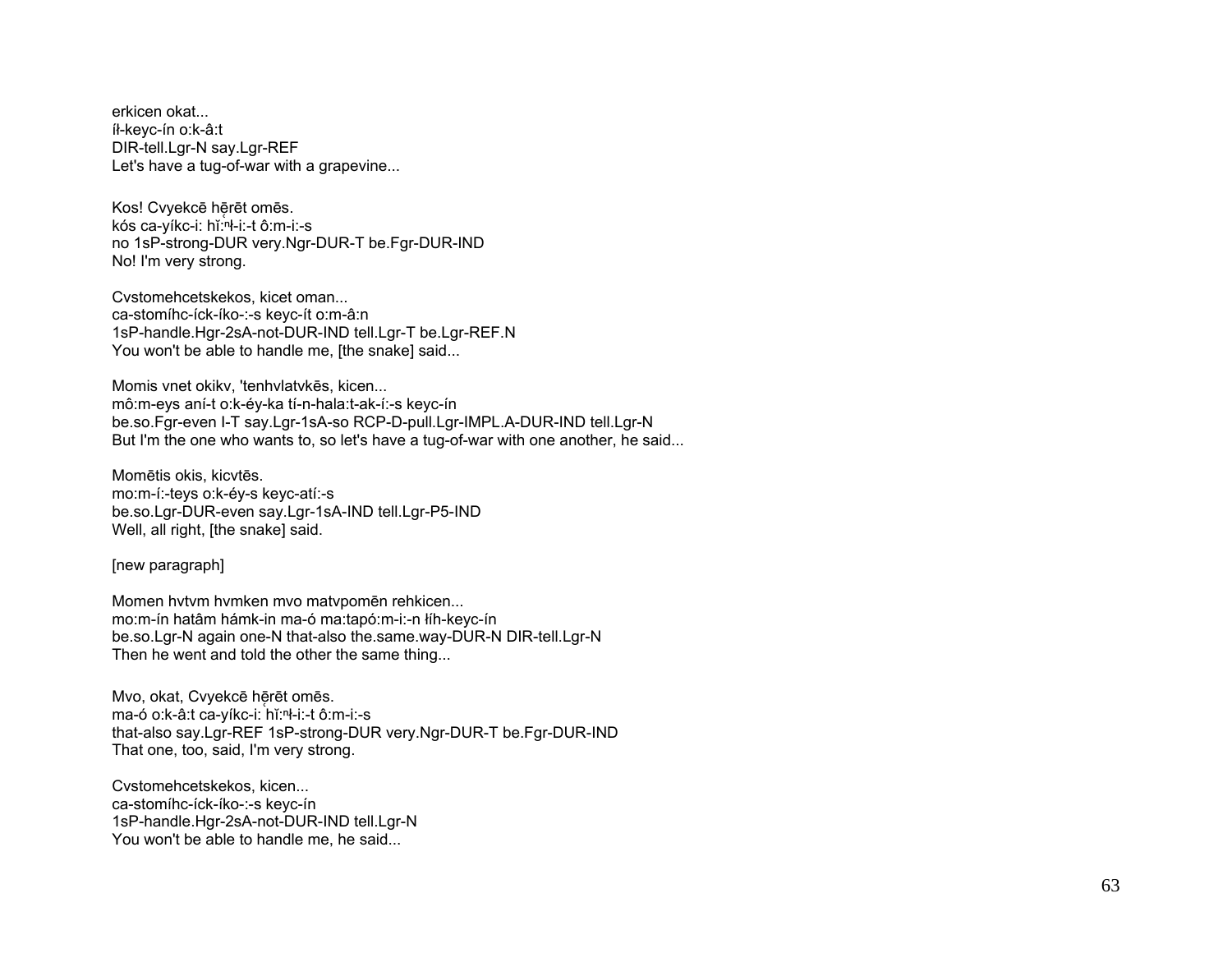Momis vnet okikv, kicen... mô:m-eys aní-t o:k-éy-ka keyc-ín be.so.Fgr-even I-T say.Lgr-1sA-so tell.Lgr-N But I'm the one who wants to, [Rabbit] said...

Momvranan omēs, kihcet ohmen... mó:m-ała:n-á:n o:m-í:-s kéyhc-it óhm-in be.so-be.going.Lgr-REF.N be.Lgr-DUR-IND tell.Hgr-T be.Hgr-N Then let it happen, [the snake] said...

Mon omat, pvrko-fvkv hopohyin mvtarēs, kihcet, mó:-n o:m-â:t pałko-fáka hopóhy-ey-n ma-t-á:ł-i:-s kéyhc-it be.so.Lgr-N be.Lgr-REF grape-vine look.for.Hgr-1sA-N that-T-be.will-IND tell.Hgr-T Well, then, I'll look for a grapevine and that will be it, he said,

ayat pvrko-fvkv hopoyet aret pvrko-fvkv-cvpkon hopoyehpet... â:y-a:t pałko-fáka hopo:y-ít a:ł-ít pałko-faka-cápko-n hopoy-íhp-it go.SG.Fgr-REF grape-vine seek.Lgr-T go.about.SG.Lgr-T grape-vine-long-N seek-SPN.Hgr-T and from there he went about looking for a grapevine and found a long grapevine...

Momusen mv uewv eraktekkekēn erakwvkehcet, mô:m-os-in ma óywa ił-ak-tikkik-í:-n ił-ak-wakíhc-it be.so.Fgr-DIM-N that water DIR-LOC-braced-DUR-N DIR-LOC-lay.SG.Hgr-T Then he laid one end down touching the water's edge,

hvtvm ayat, hvtvm mv estakwvnayv hvmke aklikat mvo matvpomēn mv pvrko-fvkv hatâm â:y-a:t hatâm ma ist-ak-waná:y-a hámk-i ak-lêyk-a:t ma-ó ma:tapó:m-i:-n ma pałko-fáka again go.SG.Fgr-REF again that person-LOC-tie.Lgr-NZR one-I LOC-sit.SG.Fgr-REF that-also the.same.way-DUR-N that grape-vine and moving on again, he laid it out in the same way

erem akwvkehcet okatet... ił-im-ak-wakíhc-it o:k-â:ti-t DIR-D-LOC-lay.SG.Hgr-T say.Lgr-REF-T where the other tie-snake was...

Pvrko-fvkvn nekēyicet, pihkin omat, momusen hvlatvyat okarēs, kihcet... pałko-fáka-n nikí:yeyc-ít peyhk-éy-n o:m-â:t mô:m-os-in halâ:t-ay-a:t ok-á:ł-i:-s kéyhc-it grape-vine-N move.Lgr-T whoop.Lgr-1sA-N be.Lgr-REF be.so.Fgr-DIM-N pull.Fgr-1sA-REF say-1sA.will-IND tell.Hgr-T When I move the grapevine and whoop, that will mean I'm pulling, he said...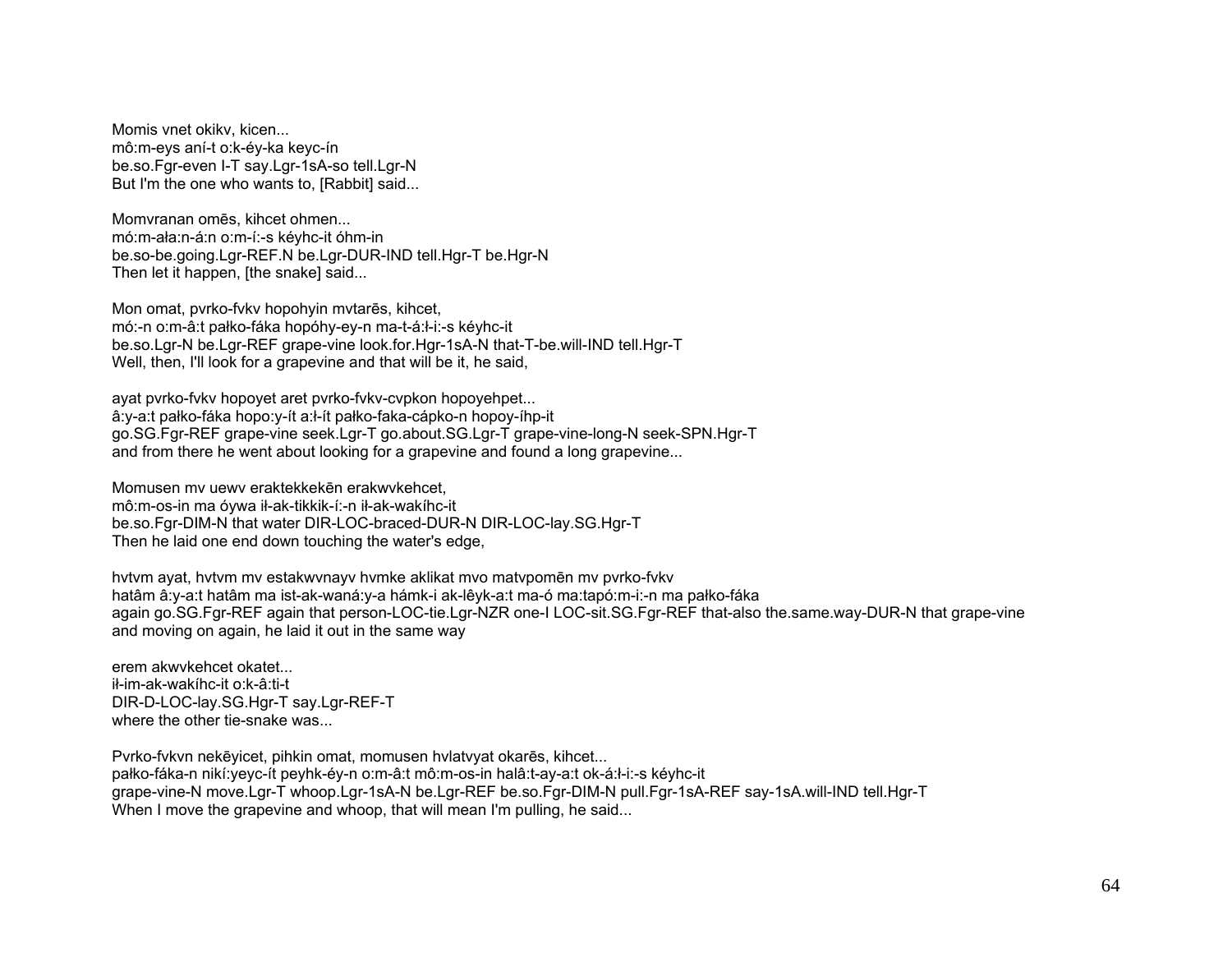Eratat hytym hymken myo rem ohret myo matypomēn, kicen... il-â:t-a:t hatâm hámk-in ma-ó 'l-im-óhl-it ma-ó ma:tapó:m-i:-n keyc-ín DIR-come.SG.Fgr-REF again one-N that-also DIR-D-reach.Hgr-T that-also the.same.way-DUR-N tell.Lgr-N Coming back, he reached the other one, and told that one the same thing, too...

Mon omat, momvrēs, kihcen, mó:-n o:m-â:t mó:m-áłi:-s kéyhc-in be.so.Lgr-N be.Lgr-REF be.so-will-IND tell.Hgr-N Well, then, let it happen, [the snake] said,

ayat mvn okeky estymi-vlkis hokkolyn momēn kiceky, â: y-a:t má-n o: k-iká istamê y-âlk-eys hokkó: la-n mó: m-i: - n kê yc-ika go.SG.Fgr-REF that-N say.Lgr-so where-each-even both-N be.so-DUR-N say.Fgr-so and going on, having said it to each of them,

momusen my pyrko-fyky nyrkypyn ahyet, momusen erennekēyihcet momusen mô:m-os-in ma pałko-fáka nałkapá-n áhy-it mô:m-os-in ił-in-niki:yéyhc-it mô:m-os-in be.so.Fgr-DIM-N that grape-vine middle-N go.SG.Hgr-T be.so.Fgr-DIM-N DIR-D-shake.Hgr-T be.so.Fgr-DIM-N [Rabbit] went to the middle of the grapevine and shook it

pihket omen... peyhk-it o:m-in whoop.Lgr-T be.Lgr-N and whooped...

Hylytē hēret okēs, komat, momusen estymi-vikis hylytakytēs. halát-i: hĭ:<sup>n</sup>ł-it o:k-í:-s kô:m-a:t mô:m-os-in istamêy-âlk-eys halát-a:k-atí:-s pull-DUR good.Ngr-T say.Lgr-DUR-IND think.Fgr-REF be.so.Fgr-DIM-N where-each-even pull-PL.Lgr-P5-IND He must have a really good hold, they both thought, and each side began to pull.

[new paragraph]

Mohmet here-mahen etenhylatet... móhm-it hił-i-má:h-in iti-n-halâ:t-it be.so.Hgr-T good-I-very-N RCP-D-pull.Fgr-T Then they began to have a good pull...

Pyrko-fyky tat wekekēckē haken 'sakkakēpen... pałko-fáka-ta:t wikíki:ck-í: hâ:k-in s-ak-ka:k-î:p-in grape-vine-ATN squeak.Lgr-DUR become.Fgr-N INST-LOC-sit.DU-SPN.Fgr-N The grapevine began to creak, but they kept at it...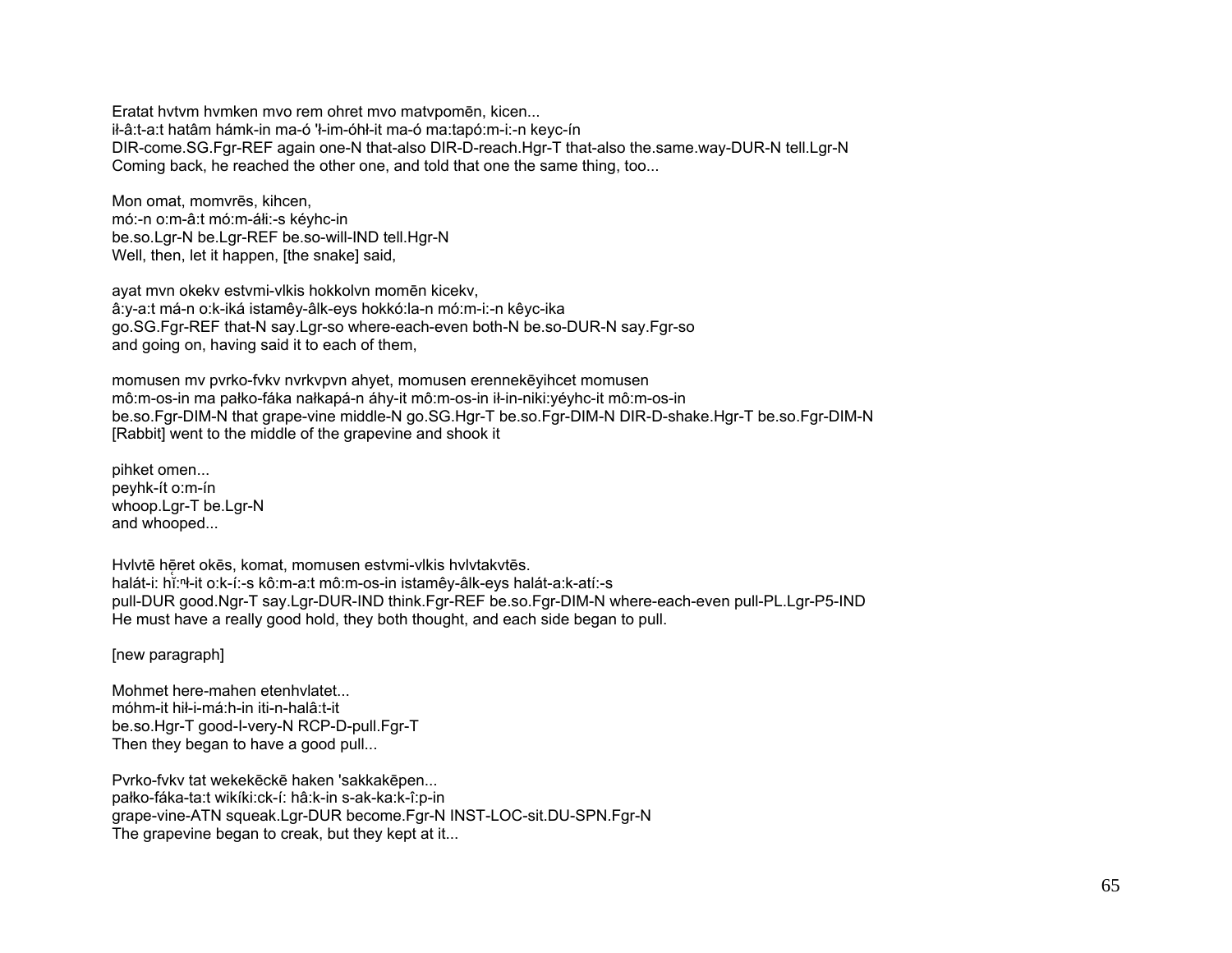Cufe tat pihket, tafy-hytkuce 'kycakhecet, cofí-ta:t pevhk-ít ta:fa-hatk-ocí 'ka-cakhî:c-it rabbit-ATN whoop.Lgr-T feather-white-DIM head-stick.in.Fgr-T Rabbit whooped, wearing a little white feather on his head,

my pyrko-fyky 'tenhylytē wykechoyat nyrkypyn vfytosket ahkopanat yhyrēpytet, ma pałko-fáka ti-n-halát-i: wakichô:y-a:t nałkapá-n a-fáto:sk-ít áhkopa:n-â:t ah-ał-ĭ: "p-at-it that grape-vine RCP-D-pull-DUR lay.SG.IMPL.Fgr-REF middle-N at-jump.Lgr-T play.Lgr-REF at-go.about.SG-SPN.Ngr-happen-T and he jumped around at the middle of the grapevine that was stretched out, and played awhile,

letiket avat hycce erohfynket erhēcan... litêyk-it â:y-a:t hácci ił-óh-fank-ít íł-hi:c-â:n run.SG.Hgr-T go.SG.Fgr-REF stream DIR-on-stick.out.Lgr-T DIR-see.Lgr-REF.N then he'd run to the edge of the river and look over the edge...

My cetto tat yossice omynton, ma cítto-ta:t v-ossêvc-i: ô:m-ánt-o-n that snake-ATN DIR-put.out.SG.Fgr-DUR be.Fgr-P4-FOC-N He'd stand over them and watch a snake almost get pulled out

hvtvm yesvlētken hēcet rohhuervtētut... hatâm y-ís-a-li:tk-ín hî:c-it ł-oh-hôył-atí:-t-o-t again DIR-INST-at-run.SG.Lgr-N see.Fgr-T DIR-on-stand.SG.Fgr-P5-T-FOC-T and then pull itself back in...

Ralētkat, hvtvm 'tehovanat, hvtvm hvmken rehhēcan... ł-a:-lî:tk-a:t hatâm 'ti-hovâ:n-a:t hatâm hámk-in łíh-hi:c-â:n DIR-DIR-run.SG.Fgr-REF again RCP-pass.Fgr-REF again one-N DIR-see.Lgr-REF.N He'd run back past again, going to see the other one...

Mvo matypomēn mvo yossicē omē haken, hytym yesvlētken... ma-ó ma:tapó:m-i:-n ma-ó y-osséyc-i: ó:m-i: ha:k-ín hatâm y-ís-a-li:tk-ín that-also the same way-DUR-N that-also DIR-put out SG-DUR be like-DUR become Lgr-N again DIR-INST-at-run SG Lgr-N That one, too, was almost getting pulled out of the water the same way and pulling itself back in...

'Sakkaket on. s-ak-kâ:k-it ó:-n INST-LOC-sit.DU.Fgr-T be.Lgr-N They kept at it,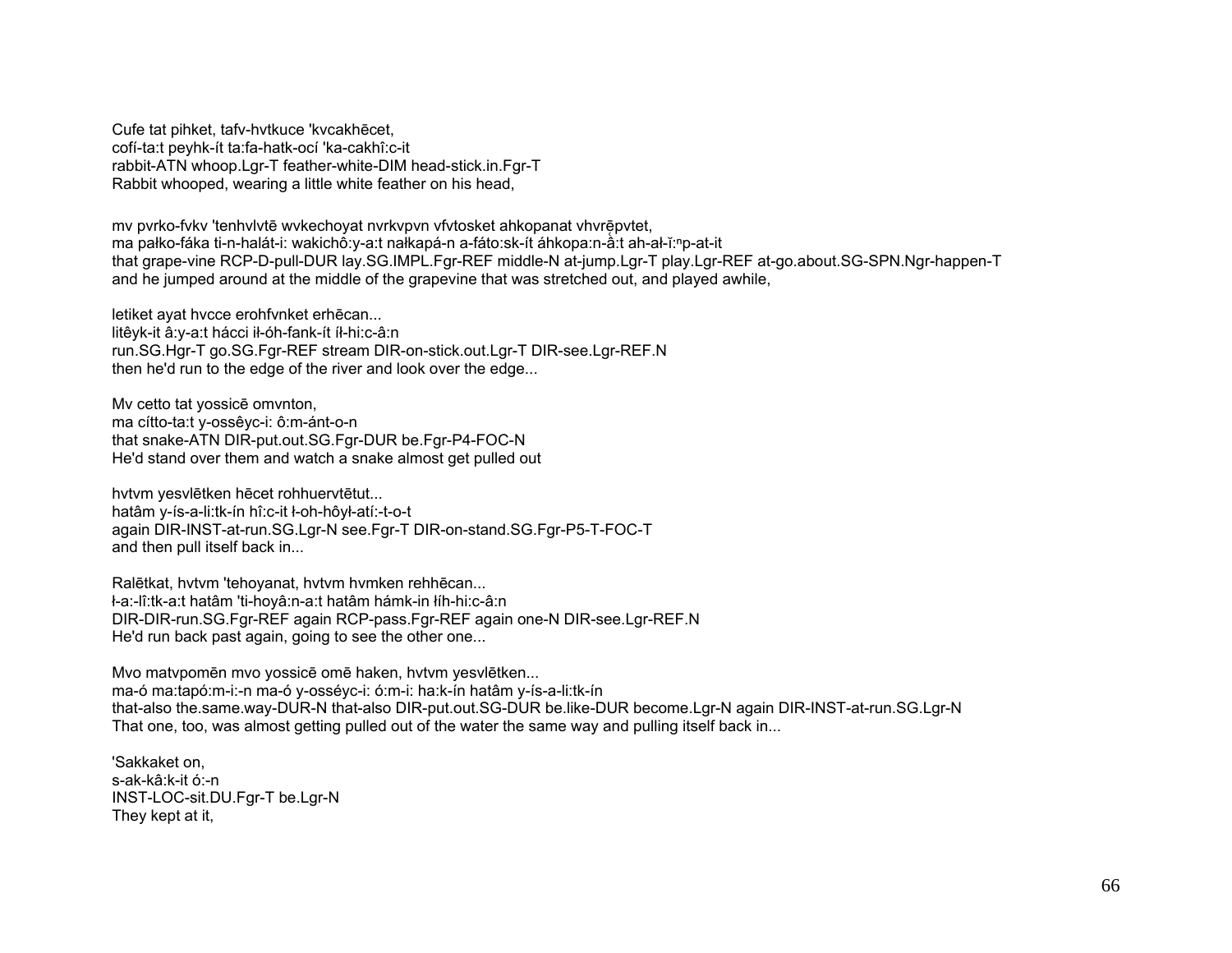estymi-vlkis rehhēcet 'sem etoh-aret, vpelicet vrēpen... istamêy-âlk-eys łíh-hi:c-ít 's-im-it-óhh-a:l-ít apíleyc-ít al-ĭ:np-in where-each-even DIR-see.Lgr-T INST-D-RCP-on-go.about.SG.Lgr-T laugh.at.Lgr-T go.about.SG-SPN.Ngr-N and he'd go back and forth checking on either side, all the while laughing at them...

Kot, Cufet omatet, momvtēken yekcētut omehakes? estakwynayy hymket kohmet... kót cofí-t ô:m-a:ti-t mŏ:<sup>n</sup>m-atî:k-in yíkc-i:-t-o-t o:m-i-hâ:kis ist-ak-waná:y-a hámk-it kóhm-it gosh rabbit-T be.Fgr-REF-T be.so.Ngr-up.to.Fgr-N strong-DUR-T-FOC-T be.Lgr-I-Q person-LOC-tie.Lgr-NZR one-T think.Hgr-T Gosh, he's only a rabbit, can he be so strong? one tie-snake thought...

Yohfvniket hēcan. v-oh-fanêyk-it hi:c-â:n DIR-on-stick.out.Har-T see.Lar-REF.N When he peered over [the bank].

Cufe tat naken hvivtekot ahkopvnēt vrēpen eshēcvtēs. cofí-ta:t nâ:ki-n halát-iko-t ahkopán-i:-t al-ĭ:np-in ís-hi:c-atí:-s rabbit-ATN thing-N pull-not-T play-DUR-T go.about.SG-SPN.Ngr-N INST-see.Lgr-P5-IND he found Rabbit playing around, not pulling anything.

Mohmet ēme-viken mv pvrko-fvkv etenhvlatet omat erkerrakvtēs. móhm-it í:mi-álki-n ma pałko-fáka iti-n-halâ:t-it o:m-â:t ił-kíłł-a:k-atí:-s be.so.Hgr-T he/she-each-N that grape-vine RCP-D-pull.Lgr-T be.Lgr-REF DIR-know-PL.Lgr-P5-IND Then they realized they alone had been pulling the grapevine.

[new paragraph]

Mont momusen okakat. món-t mô:m-os-in ok-a:k-â:t be.so.Lgr-T be.so.Fgr-DIM-N say-PL.Lgr-REF Then they said,

'Synycomy uewy pum eskekot aret omyrēs, kicakytēs. 'sanacomá óywa pom-ísk-íko-t a:l-ít om-áli:-s kéyc-a:k-atí:-s never water 1pD-drink-not-T go.about.SG.Lgr-T be-will-IND tell-PL.Lgr-P5-IND He will never again go about drinking our water.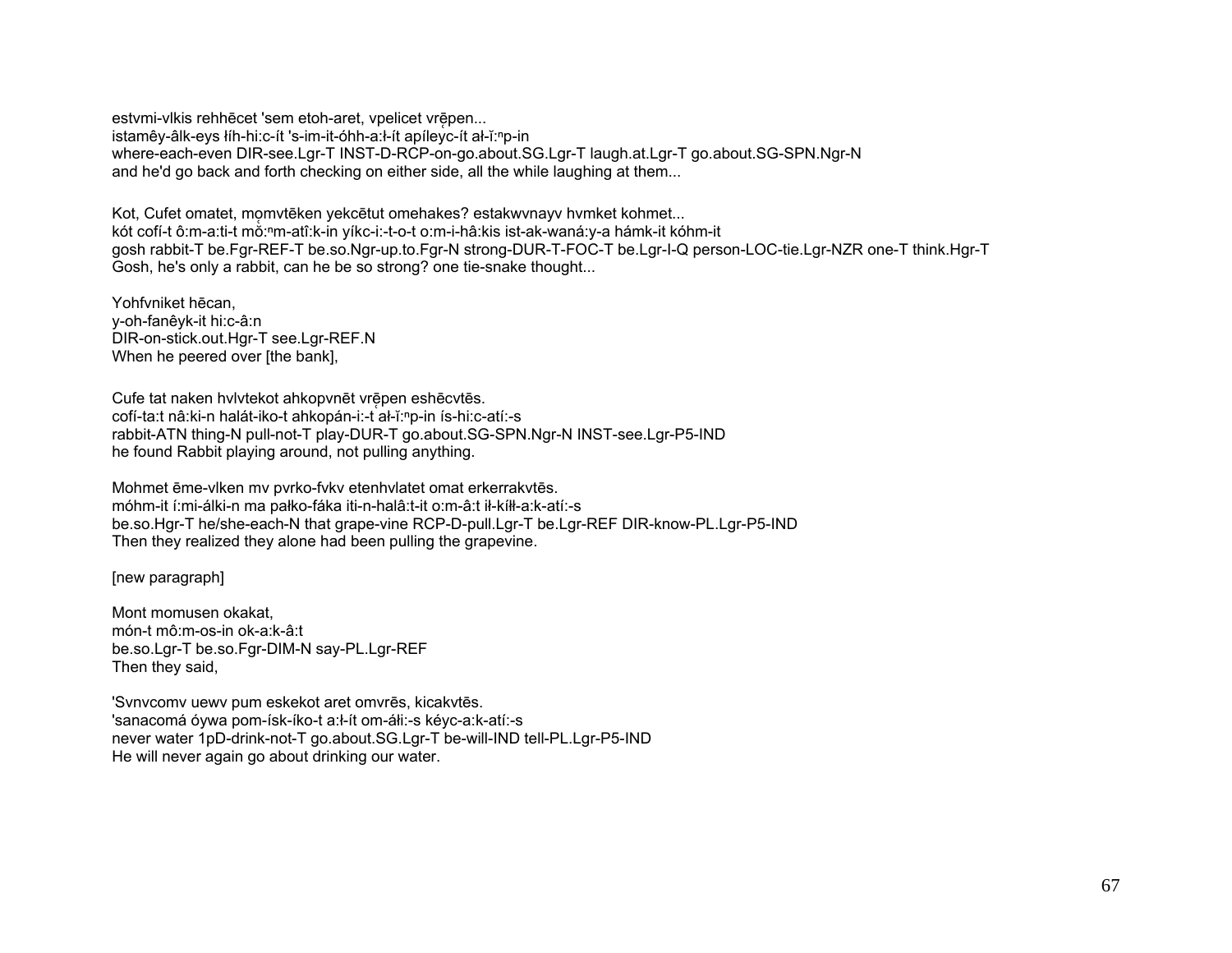Momen Cufe tat vyepvtes. mo:m-ín cofí-ta:t av-i:p-atí:-s be.so.Lqr-N rabbit-ATN qo.SG-SPN.Lqr-P5-IND So Rabbit went away.

[new paragraph]

Mont vrēpet omatet, ecuce hvrpe tokohusvnton vciyet, momusen món-t ał-i:p-ít o:m-â:ti-t ic-óci háłpi tokó:h-os-ant-ó:-n vcêyy-it mô:m-os-in be.so.Lgr-T go.about.SG-SPN.Lgr-T be.Lgr-REF-T deer-DIM skin spotted-DIM-P4-be.Lgr-N wear.Fgr-T be.so.Fgr-DIM-N Now as he was wandering about, he draped himself in a little speckled fawn hide

ayvtēs. a:y-atí:-s go.SG.Lgr-P5-IND and left.

Aret uewy ocat eroret okat, Uewyn ym encahokēt omēpycoket ont a:ł-ít óywa ô:c-a:t ił-o:ł-ít o:k-â:t óywa-n am-inca:hok-í:-t om-î:p-acók-it ón-t go.about.SG.Lgr-T water have.Fgr-REF DIR-reach.Lgr-T say.Lgr-REF water-N 1sD-forbidden.IMPL-DUR-T be-SPN.Fgr-DED-T be.Lgr-T From there he reached the water, saying, They have forbidden me water,

omis, arit omis, kicet omen... o:m-êvs a:l-év-t o:m-év-s kevc-ít o:m-ín be.Lgr-even go.about.SG.Lgr-1sA-T be.Lgr-1sA-IND tell.Lgr-T be.Lgr-N but I am here anyway...

Centokon--Pasokolvyvn okhoyvtēt omēs, kihocen, cín-tó:ko-n pa:soko:layá-n ókho:y-atí:-t ô:m-i:-s kéyho:c-ín you-be.not-N Pasokolaya-N mean.IMPL.Lgr-P5-T be.Fgr-DUR-IND say.IMPL.Lgr-N Not you--we meant Pasokolaya (Trickster Rabbit), [the tie-snakes] said,

momusen uewy tat esiket vyepytes. mô:m-os-in óywa-ta:t isêyk-it ay-i:p-atí:-s be.so.Fgr-DIM-N water-ATN drink.Hgr-T go.SG-SPN.Lgr-P5-IND and then he drank the water and went off.

Mont vrēpet omvtēs. món-t al-i:p-ít o:m-atí:-s be.so.Lgr-T go.about.SG-SPN.Lgr-T be.Lgr-P5-IND He did this regularly.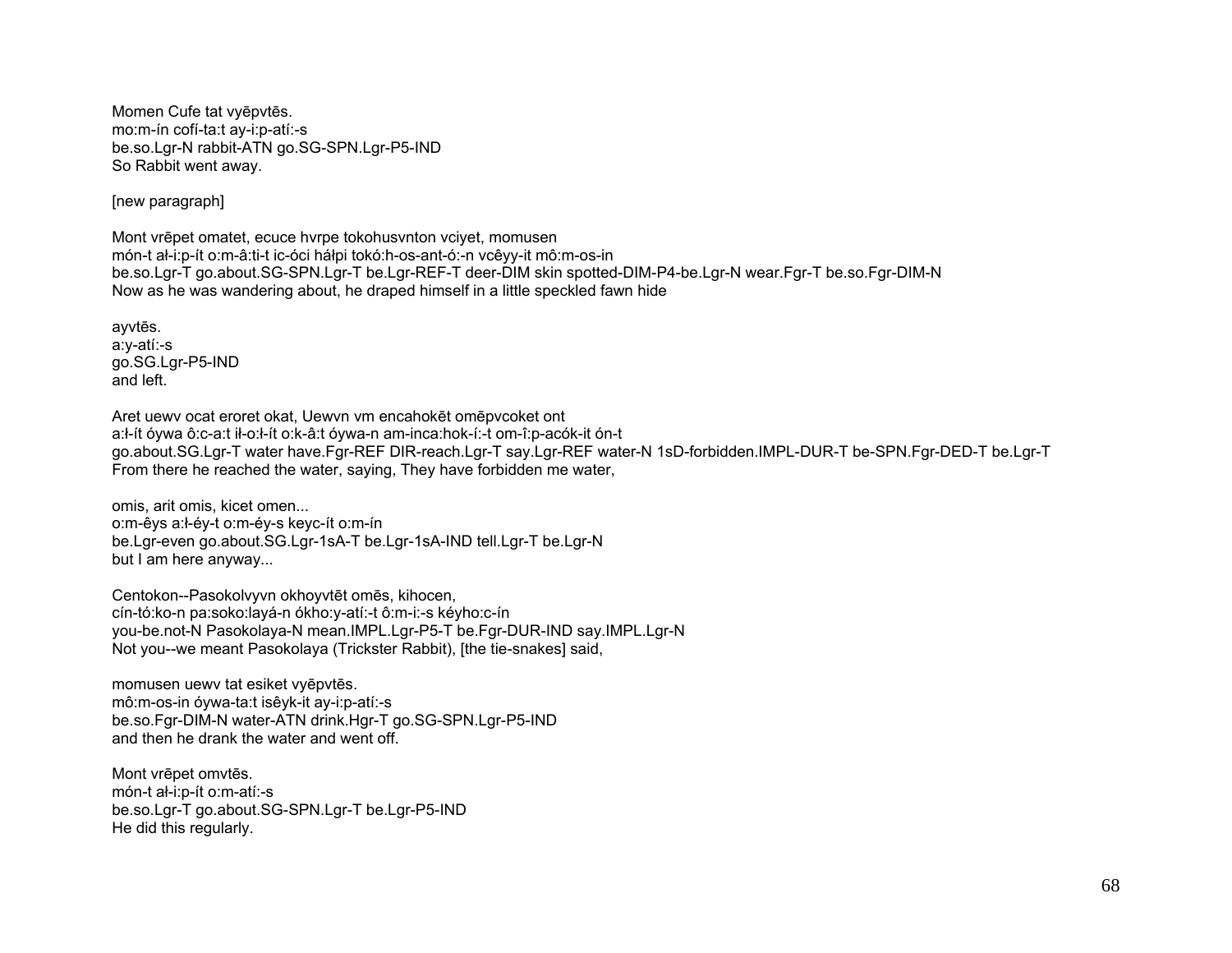Momen ayen myt Pasokolvyvt aret ont omis okepe ont omat, mo:m-ín a:y-ín má-t pa:soko:layá-t a:ł-ít ón-t o:m-êys ok-i:p-í: ôn-t o:m-â:t be.so.Lgr-N go.SG.Lgr-N that-T Pasokolaya-T go.about.SG.Lgr-T be.Lgr-T be.Lgr-even say-SPN.Lgr-DUR be.Fgr-T be.Lgr-REF And time passed, and they suspected it was Pasokolaya,

ayen erkerrohoyvtēs. a:y-ín ił-kiłłó:ho:y-atí:-s go.SG.Lgr-N DIR-figure.out.PL.Lgr-P5-IND and later knew for certain.

[new paragraph]

Mont omet, nake este-vhaken colokcowyt este hayvkytēn hycce vfopken enhuerihocen món-t o:m-ít nâ:ki isti-ahá:k-in colo:kcowá-t ísti há:y-ak-át-i:-n hácci afó:pk-in in-hoyłeyhô:c-in be.so.Lgr-T be.Lgr-T thing person-like-N tar-T person do-IMPL.A-P5-N stream edge-N D-stand.SG.IMPL.Fgr-N One day, he came upon a figure made of tar

momusen erorytes. mô:m-os-in il-o:l-atí:-s be.so.Fgr-DIM-N DIR-reach.Lgr-P5-IND that they had placed on the riverbank.

Mont, Uewyn cem eskyranis cē! kicen ont omis, myn wenakekot omēpeky, món-t óywa-n cim-ísk-ała:n-éy-s cî: keyc-ín ón-t o:m-êys má-n winá:k-íko-:-t om-î:p-ika be.so.Lgr-T water-N 2D-drink-be.going.Lgr-1sA-IND DCL tell.Lgr-N be.Lgr-T be.Lgr-even that-N move-not-DUR-T be-SPN.Fgr-so And he said, I'm going to drink your water! but it had no life

nak makeko tayet huerēpen... nâ:k má:k-íko-: tâ:y-it hoył-ĭ:<sup>n</sup>p-in thing say-not-DUR can.Fgr-T stand.SG-SPN.Ngr-N and so stood there unable to say anything...

Oh-ahyet, Cenvfkares vm punvyetskeko tayen omat, kicet omis, ohh-áhy-it ci-náfk-á: l-i:-s am-ponáy-íck-íko-: tâ: y-in o: m-â: t keyc-ít o: m-êys on-go.SG.Hgr-T 2P-náfk-1sA.will-IND 1sD-talk-2sA-not-DUR can.Fgr-N be.Lgr-REF tell.Lgr-T be.Lgr-even He went up to it: I will hit you if you won't talk to me, he said,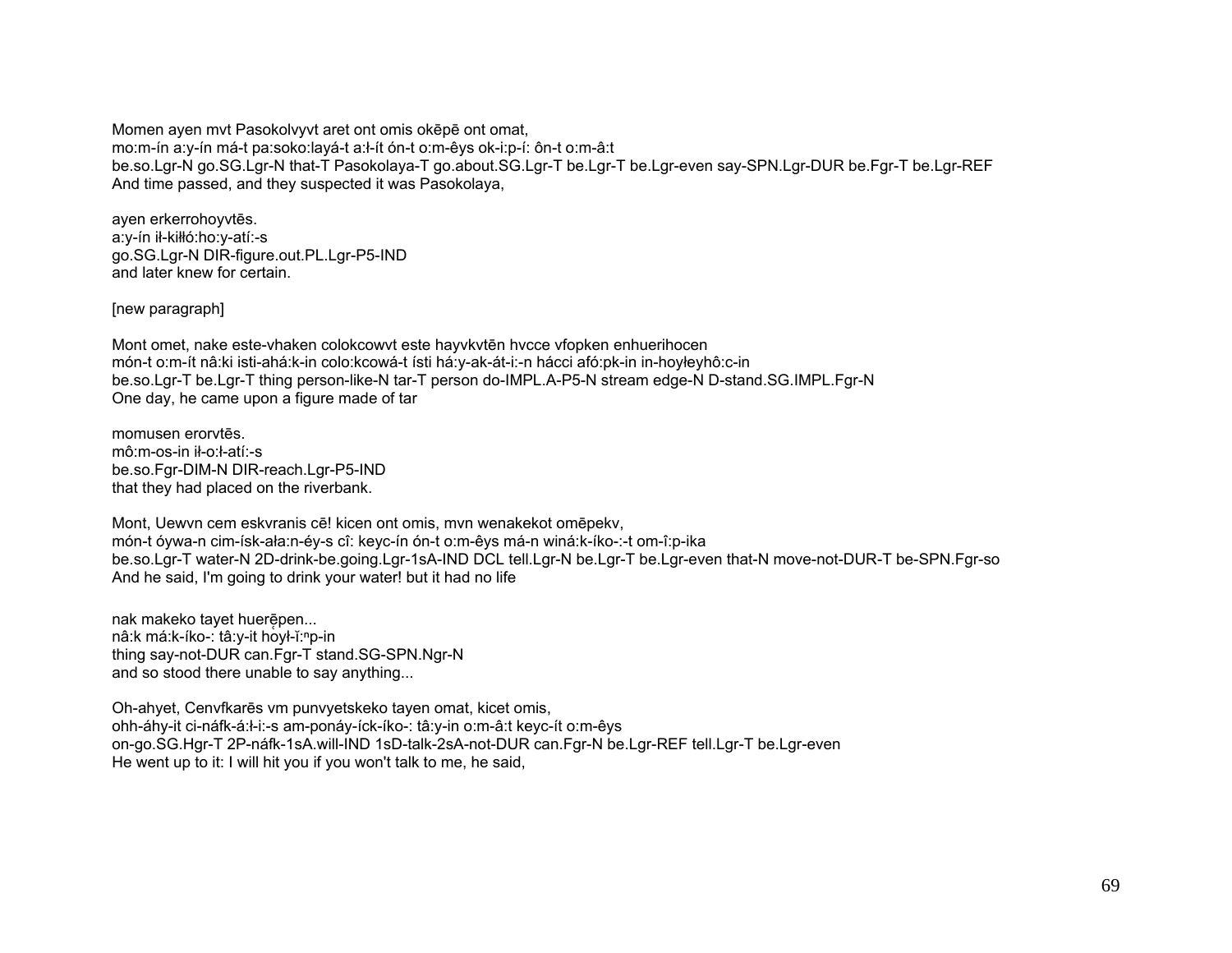Mvn wenakepekok em punvyekot omēpen... má-n wina:k-ip-ík-o:k im-ponáy-íko-t om-i:p-ín that-N move-SPN-ík-say.L D-talk-not-T be-SPN.Lgr-N but it had no life and did not talk to him...

Momusen nafkytēs mô:m-os-in na:fk-atí:-s be.so.Fgr-DIM-N hit.Lgr-P5-IND Then he hit him.

Nafkan, enke esnafkan vlokpvtēs. na:fk-â:n ínki ís-na:fk-â:n alo:kp-atí:-s hit.Lgr-REF.N 3P.hand INST-hit.Lgr-REF.N stick.Lgr-P5-IND When he hit him, the hand he hit him with got stuck.

Momen, Cvwikvs. Hvtvm cvnke pvlhvmket vhoskēt os. mo:m-ín ca-wéyk-as hatâm cá-nki palhámki-t ahósk-i:-t ô:-s be.so.Lgr-N 1sP-let.go-IMP again 1sP-hand other.side-T left-DUR-T be.Fgr-IND Let go of me, he said. I still have my other hand.

Mvn escenafkin omat, celēcarēs. má-n is-ci-nâ:fk-ey-n o:m-â:t ci-lí:c-á:ł-i:-s that-N INST-2P-hit.Fgr-1sA-N be.Lgr-REF 2P-kill.SG-1sA.will-IND If I hit you with that, I'll kill you.

Monky elkvn ceyacekon omat, cvwikvs! kicen ometo 'stomis, mvn colokcowyt môn-ka íl-ka-n ci-yá:c-íko-n o:m-â:t ca-wéyk-as keyc-ín o:m-í:-t-o stô:m-eys má-n colo:kcowá-t be.so.Fgr-so die.SG-GER-N 2P-want-not-N be.Lgr-REF 1sP-let.go-IMP tell.Lgr-N be.Lgr-DUR-T-FOC what.Fgr-even that-N tar-T So if you don't want to die, let go of me! he said,

omēpekv, naken makekot omēpen... om-î:p-ika nâ:ki-n má:k-íko-t om-i:p-ín be-SPN.Fgr-so thing-N say-not-T be-SPN.Lgr-N but because it was tar, it said nothing...

Mvn okeky enke pylhymkat hytym esnafkytēs. má-n o:k-iká ínki palhâmk-a:t hatâm ís-na:fk-atí:-s that-N say.Lgr-so 3P.hand one.side.Fgr-REF again INST-hit.Lgr-P5-IND Because he meant it, he hit him with his other hand.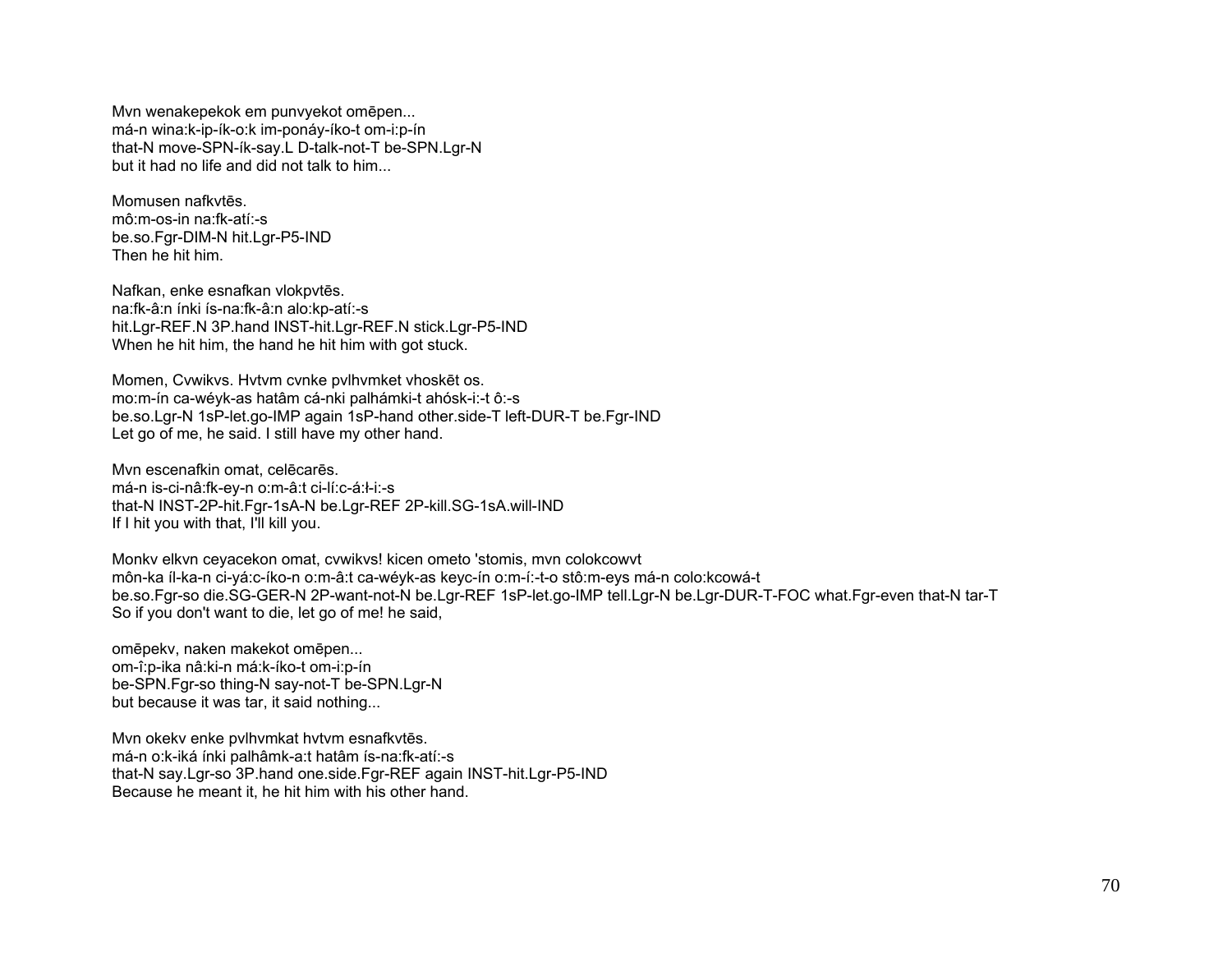Momen mvo matypomēn vlokpēpvtēs. mo:m-ín ma-ó ma:tapó:m-i:-n alókp-i:p-atí:-s be.so.Lgr-N that-also the.same.way-DUR-N stick-SPN.Lgr-P5-IND And that one got stuck just like the other one.

Mon hytym cylet yhoskēt os. Myn 'secohrēfkin omat, celēcarēs. mó:-n hatâm ca-lí-t ahósk-i:-t ô:-s má-n 's-ic-oh-lî:fk-ey-n o:m-â:t ci-lí:c-á:ł-i:-s be.so.Lgr-N again 1sP-foot-T left-DUR-T be.Fgr-IND that-N INST-2P-on-kick.Fgr-1sA-N be.Lgr-REF 2P-kill.SG-1sA.will-IND Well, I still have my foot. If I kick you with that, I'll kill you.

Monky cywikys! kican, wikeko tayen... môn-ka ca-wéyk-as keyc-â:n wéyk-íko-: tâ:y-in be.so.Fgr-so 1sP-let.go-IMP tell.Lgr-REF.N let.go-not-DUR can.Fgr-N So let go of me! he said, but it wouldn't let go...

Hvtvm ohrēfkan, mvo vlokpēpvtēs. hatâm oh-lî:fk-a:n ma-ó alókp-i:p-atí:-s again on-kick.Fgr-REF.N that-also stick-SPN.Lgr-P5-IND Again when he kicked him, that, too, got stuck.

Mon hytym cyle pylhymket yhosket os, kicen ont omis, nak makepekot mó:-n hatâm ca-lí palhámki-t ahósk-i:-t ô:-s keyc-ín ón-t o:m-êys nâ:k ma:k-ip-íko-t be.so.Lgr-N again 1sP-foot other side-T left-DUR-T be.Fgr-IND tell.Lgr-N be.Lgr-T be.Lgr-even thing say.Lgr-SPN-not-T Well, I still have my other foot, he said, but it just stood there

huerētt omēpen... hoyl-i:<sup>nt-t</sup> om-i:p-in stand.SG-SPN.Ngr-T be-SPN.Lgr-N not saying anything...

Hytym ele pylhymkan hytym esohrēfkan, myo vlokpehpen okatet, hatâm ilí palhámk-a:n hatâm is-oh-lî:fk-a:n ma-ó alokp-íhp-in o:k-â:ti-t again 3P.foot one.side-REF.N again INST-on-kick.Fgr-REF.N that-also stick-SPN.Hgr-N say.Lgr-REF-T When he kicked again with his other foot, that, too, got stuck, and he said,

Cykyt yhoskēt os ca-ká-t ahósk-i:-t ô:-s 1sP-head-T left-DUR-T be.Far-IND I still have my head.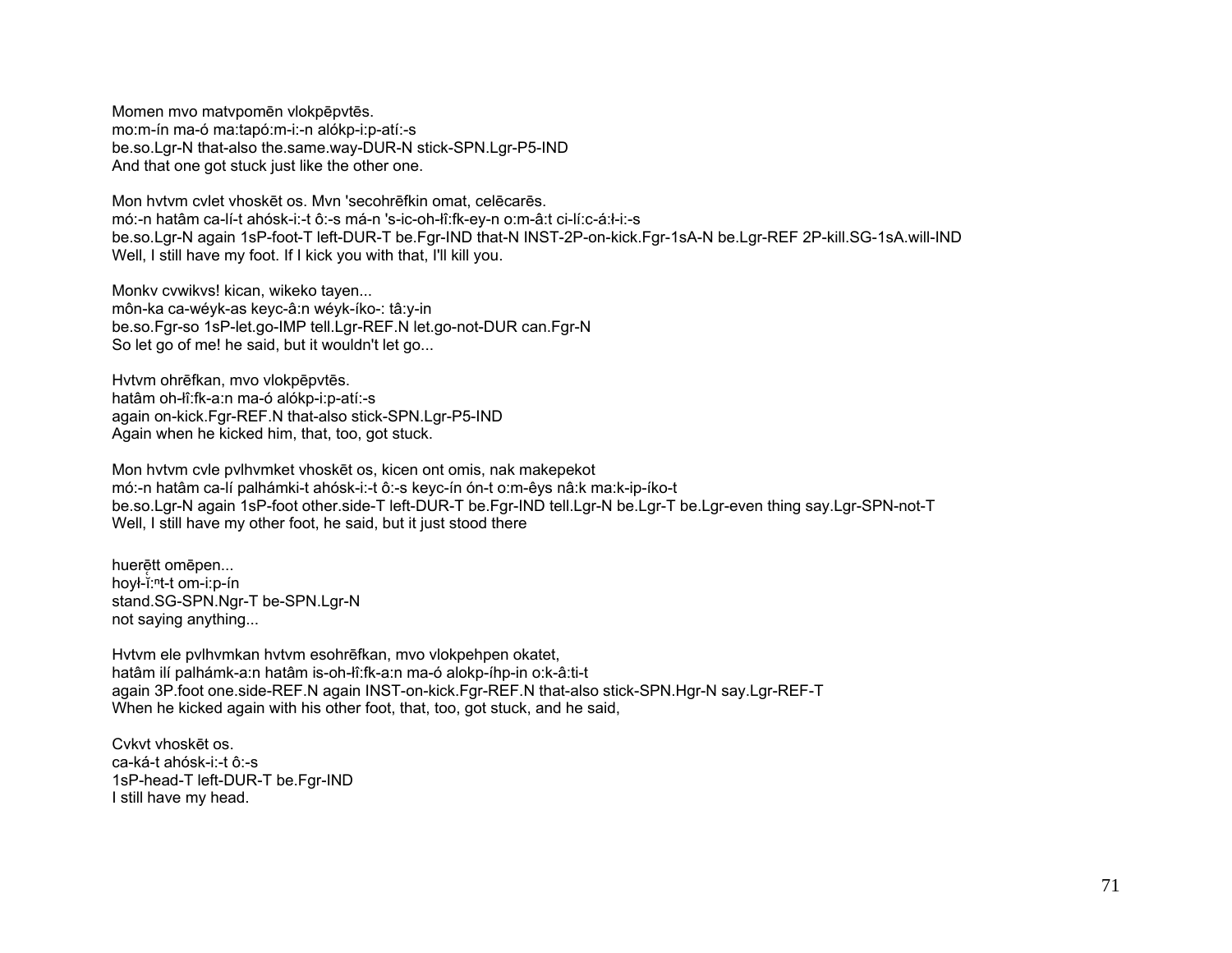Mytat estomēto 'stomis celēcarēs. má-ta:t istó:m-i:-t-o stô:m-eys ci-lí:c-á:ł-i:-s that-ATN lots-DUR-T-FOC what.Fgr-even 2P-kill.SG-1sA.will-IND No matter what, I'll kill you.

Monky cywikys! kicet omis. môn-ka ca-wéyk-as keyc-ít o:m-êys be.so.Fgr-so 1sP-let.go-IMP tell.Lgr-T be.Lgr-even So let go of me! he said,

mvn colokcowyt omēpeky, eshuerēpen, eshehcet, my cufe tat eshoyytēs. má-n colo: kcowá-t om-î: p-ika is-hovł-ĭ: "p-in is-híhc-it ma cofí-ta: t ísho: y-atí:-s that-N tar-T be-SPN.Fgr-so INST-stand.SG-SPN.Ngr-N INST-see.Hgr-T that rabbit-ATN take.SG.IMPL.Lgr-P5-IND but it was tar, so it just stood there, and they found him stuck to it and caught the rabbit.

[new paragraph]

Mont em vfysitet 'senfyccecat, 'Tohahywyn ypihket 'semohrahrihcet, uewyn món-t im-afasêvt-it s-in-fácci:c-â:t toha:hawá-n apévhk-it 's-im-oh-łahłévhc-it óywa-n be.so.Lgr-T D-take.to.court.Hgr-T INST-D-sentence.Lgr-REF box-N put.in.SG.Hgr-T INST-D-on-drive.in.PL.Hgr-T water-N And after taking him to court and sentencing him, they said, Let's put him in a box, hammer him in,

asakwikvkēs, kihocvtēs. a:-s-ak-wéyk-ak-i:-s kéyho:c-atí:-s DIR-INST-LOC-throw-IMPL.A-DUR-IND say.IMPL.Lgr-P5-IND and throw it into the water.

[new paragraph]

Mont mvn momēcvranet 'senfvccēcet omhovekv, món-t má-n momí:c-ała:n-ít s-in-faccî:c-it ómho:y-iká be.so.Lgr-T that-N do-be.going.Lgr-T INST-D-sentence.Fgr-T be.IMPL.Lgr-so Because they had sentenced him.

momusen 'tohahvwy tat 'sem ohcakcyhehcet, hycce-onypy resohlihocen... mô:m-os-in toha:hawá-ta:t 's-im-oh-cakcahíhc-it hacci-onápa 'ł-is-oh-leyhô:c-in be.so.Far-DIM-N box-ATN INST-D-on-stick.in.PL.Har-T stream-above DIR-INST-on-set.SG.IMPL.Far-N right away they nailed him in the box and placed it up on the riverbank...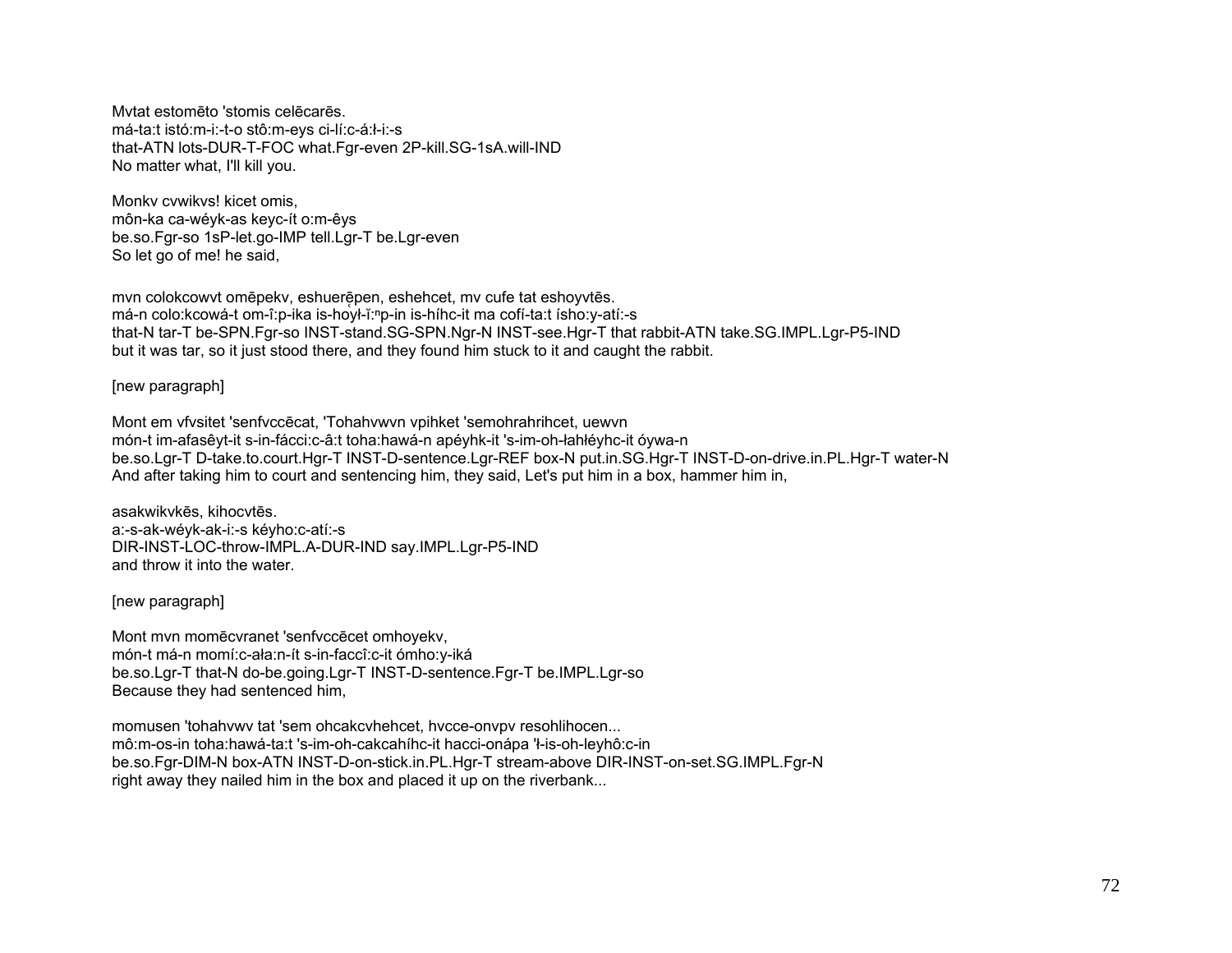'Sohlikof, Yvhvt erorvtēs. s-oh-lêyk-o:f yahá-t ił-o:ł-atí:-s INST-on-sit.SG.Fqr-when wolf-T DIR-reach.Lqr-P5-IND While it was sitting there, Wolf came up.

Mont okat, Vnhessē! Eston momēt liketska? kicen... món-t o:k-â:t an-hissi-:^ ístó:-n mó:m-i:-t lêyk-íck-a: keyc-ín be.so.Lgr-T say.Lgr-REF 1sD-friend-EMPH do.something.Lgr-N be.so-DUR-T sit.SG.Fgr-2sA-Q tell.Lgr-N My friend! he said. Why are you sitting there?

Kot, Sukhy tuccēnan loketskekan heyv uewyn iecekwikyranet omēs! cykihocet kót sókha toccî:n-a:n lok-íck-ík-a:n hiyá óywa-n a:-ici-k-wéyk-ała:n-ít o:m-í:-s ca-kéyho:c-ít well hog three.Fgr-REF.N devour-2sA-not-REF.N this water-N DIR-2P-LOC-throw-be.going.Lgr-T be.Lgr-1pA-IND 1sP-say.IMPL.Lgr-T Well, they told me that if I don't eat three hogs, they'll throw me into the water,

ont oman, lokepvko tayet omēpekv, ón-t o:m-â:n lok-íp-áko-: tâ:y-it om-i:p-iká be.Lgr-T be.Lgr-REF.N devour-SPN-1sA.not-DUR can.Fgr-T be-SPN.Lgr-so but I can't eat [that many],

heyv uewyn avcakwihokyranat tylkuset omen liket omis, kicet hiyá óywa-n a:-aca-k-weyhok-áła:n-â:t tăl<sup>n</sup>k-os-it o:m-ín lêyk-it o:m-éy-s keyc-ít this water-N DIR-1sP-LOC-throw.SG.IMPL-INCIP.Lgr-REF only.Ngr-DIM-T be.Lgr-N sit.SG.Fgr-T be.Lgr-1sA-IND tell.Lgr-T so they'll just have to throw me in the water, and that's why I'm sitting here.

 $omen...$  $o.m$ -ín be.Lar-N he said...

Okat, Cēmen cenwihkin, cent loketskēs, kicet omen... o:k-â:t cí:mi-n cin-wéyhk-ey-n cín-t lok-íck-i:-s keyc-ít o:m-ín say.Lgr-REF you-N 2D-leave.Hgr-1sA-N you-T devour-2sA-DUR-IND tell.Lgr-T be.Lgr-N But I could leave it to you, and you could eat them, he said...

Mon omat, momepekvs. mó:-n o:m-â:t mo:m-ip-íkas be.so.Lgr-N be.Lgr-REF be.so.Lgr-SPN-let Well, then, let it be.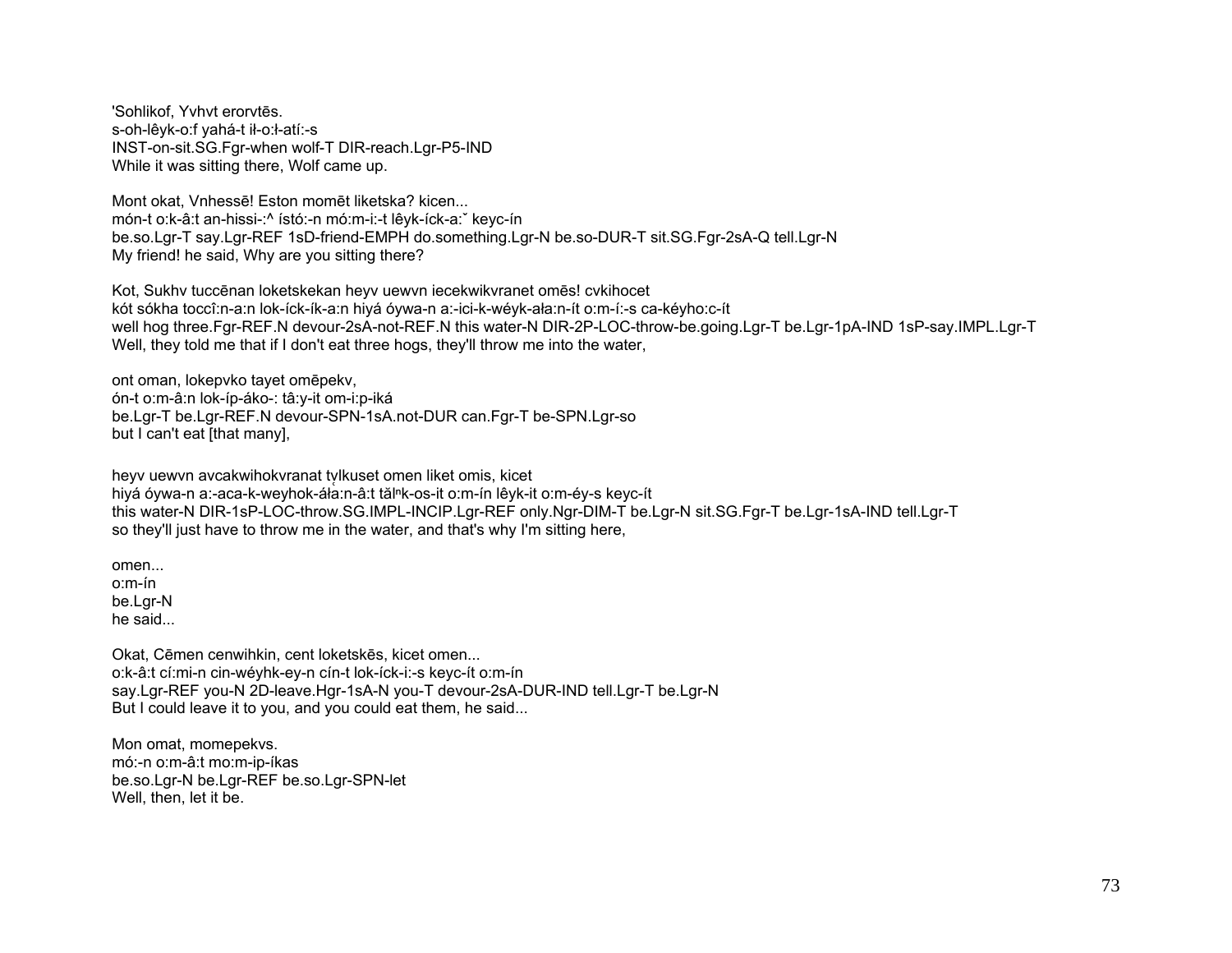Vnet omares. Monky, osiyet ontsken, yne mit ceyiyin, ym ohranys, aní-t om-á:l-i:-s môn-ka osêyy-it ón-ck-in aní mêy-t ciyêyy-ey-n am-ohlá:n-as I-T be-1sA.will-IND be.so.Fqr-so qo.out.SG.Hqr-T be.Lqr-2sA-N I rather-T enter.SG.Hqr-1sA-N 1sD-cover-IMP I'll do it. So, you get out and I'll get in instead, and you put the lid over me,

kihcen kéyhc-in tell.Hgr-N he said...

Mi Yyhy mit my 'tohahywy tat ceviven. mêy vahá mêy-t ma toha:hawá-ta:t civêvy-in there wolf rather-T that box-ATN enter.SG.Hgr-N Wolf got in the box instead,

Cufe tat ossehpet momusen Yvhv min mv 'tohahvwv 'sem ohcakcvhehcet cofí-ta:t oss-íhp-it mô:m-os-in yahá mêy-n ma toha:hawá 's-im-oh-cakcahíhc-it rabbit-ATN get.out.SG-SPN.Hgr-T be.so.Fgr-DIM-N wolf rather-N that box INST-D-on-stick.in.PL.Hgr-T and Rabbit got out and nailed the box shut with Wolf in it

vyēpen... av-î:p-in go.SG-SPN.Fgr-N and left

My uewy asakwikyrane fullyte erorihcet. ma óywa a:-s-ak-wéyk-ała:n-í: foll-atí: ił-ołéyhc-it that water DIR-INST-LOC-throw-be.going.Lgr-DUR go.about.TPL.Lgr-P5 DIR-reach.Hgr-T The ones who were to throw it in the water arrived,

momusen asakwikvranet omhoven... mô:m-os-in a:-s-ak-wéyk-ała:n-ít ómho:y-ín be.so.Fgr-DIM-N DIR-INST-LOC-throw-be.going.Lgr-T be.IMPL.Lgr-N and were about to throw it in...

Vne mv toyaks! Mv toyaks! makusen, asakwihokvtēs. aní ma tô:y-ák-s ma tô:y-ák-s mă:<sup>n</sup>k-os-in a:-s-ak-wéyho:k-atí:-s I that be.Fgr-1sA.not-IND that be.Fgr-1sA.not-IND say.Ngr-DIM-N DIR-INST-LOC-throw.IMPL.Lgr-P5-IND Just as [Wolf] yelled, I'm not the one! It's not me! they threw it in.

[new paragraph]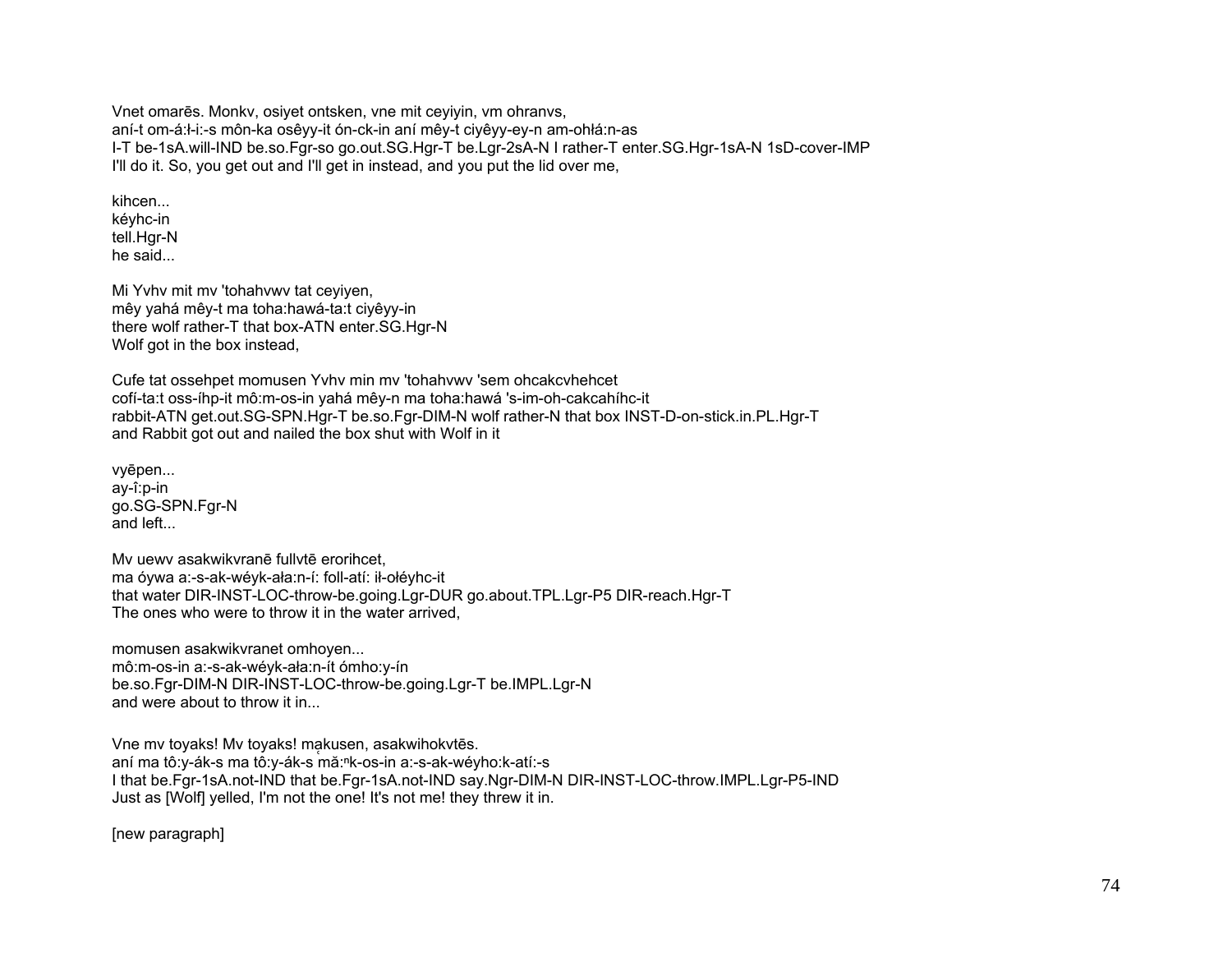Mohmen vyepen hofone haken, nykaftet vpohoken... móhm-in av-i:p-ín hofón-i: hâ:k-in nakâ:ft-it apo:hô:k-in be.so.Hgr-N go.SG-SPN.Lgr-N long.ago-DUR become.Fgr-N meet.Fgr-T sit.TPL.IMPL.Fgr-N Then after a long time they were sitting in a meeting...

Cufet on omat aheckvtēkat eroren, cofí-t ó:-n o:m-â:t a:-hick-atî:k-a:t ił-ô:ł-in rabbit-T be.Lgr-N be.Lgr-REF DIR-appear-up.to.Fgr-REF DIR-reach.Fgr-N Rabbit came up in plain sight,

my este nykaftē kakat hecakvtēs ma ísti naka:ft-í: kâ:k-a:t hic-a:k-atí:-s that person meet. Lgr-DUR sit. DU. Fgr-REF see-PL. Lgr-P5-IND and the people assembled saw him.

Mont okakat, Pasokolvyv vnna arēt omētatet ervlaket os, kicet, món-t ok-a:k-â:t pa:soko:layá-anná: a:l-í:-t o:m-í:-t-a:ti-t il-alâ:k-it ó:-s keyc-ít be.so.Lgr-T say-PL.Lgr-REF Pasokolaya-P4:? go.about.SG.Lgr-DUR-T be.Lgr-DUR-T-REF-T DIR-arrive.Fgr-T be.Lgr-IND tell.Lgr-T And they said, Pasokolaya from long ago has returned,

vrakkuehocē hēren likvtēs. ałakkoyhoc-í: hǐ:<sup>n</sup>ł-in lêyk-ati:-s respect.IMPL-DUR very.Ngr-N sit.SG.Fgr-P5-IND and he sat with their utmost respect.

Mont nake onvky oce heret omes. Monky punnak onvyekys, kihocen liket... món-t nâ: ki oná-ka ó: c-i: hǐ: "t-it o: m-í:-s môn-ka pon-nâ: k onáy-ikas kéyho: c-ín lêyk-it be.so.Lgr-T thing tell-GER exist-DUR very.Ngr-T be.Lgr-DUR-IND be.so.Fgr-so 1pD-thing tell-let say.IMPL.Lgr-N sit.SG.Fgr-T He surely has a lot to tell. So let him tell us these things, they said as he sat...

Okat, Mont os. Hiyomat my momē uewy acakwihokytē ayvyat, o:k-â:t món-t ó:-s heyyô:m-a:t ma mó:m-i: óywa a:-ca-k-wéyho:k-atí: â:y-ay-a:t say.Lgr-REF be.so.Lgr-T be.Lgr-IND be.like.this.Fgr-REF that be.so-DUR water DIR-1sP-LOC-throw.IMPL.Lgr-P5 go.SG.Fgr-1sA-REF Yes, he said. When they threw me in the water like that I was leaving,

ayvyisan my hycce aknyrkypy erorykan nen-ypaske-rakkot vlykēt omyten... a:y-ay-êys-a:n ma hácci ak-nałkapá ił-o:ł-ak-â:n nin-a-pa:sk-i-łákko-t alák-i:-t ô:m-at-in go.SG.Lgr-1sA-even-REF.N that stream LOC-middle DIR-reach.Lgr-IMPL.A-REF.N road-at-sweep-l-big-T arrive-DUR-T be.Fgr-happen-N but as I was going, as I reached the middle of the river, a big road came really close...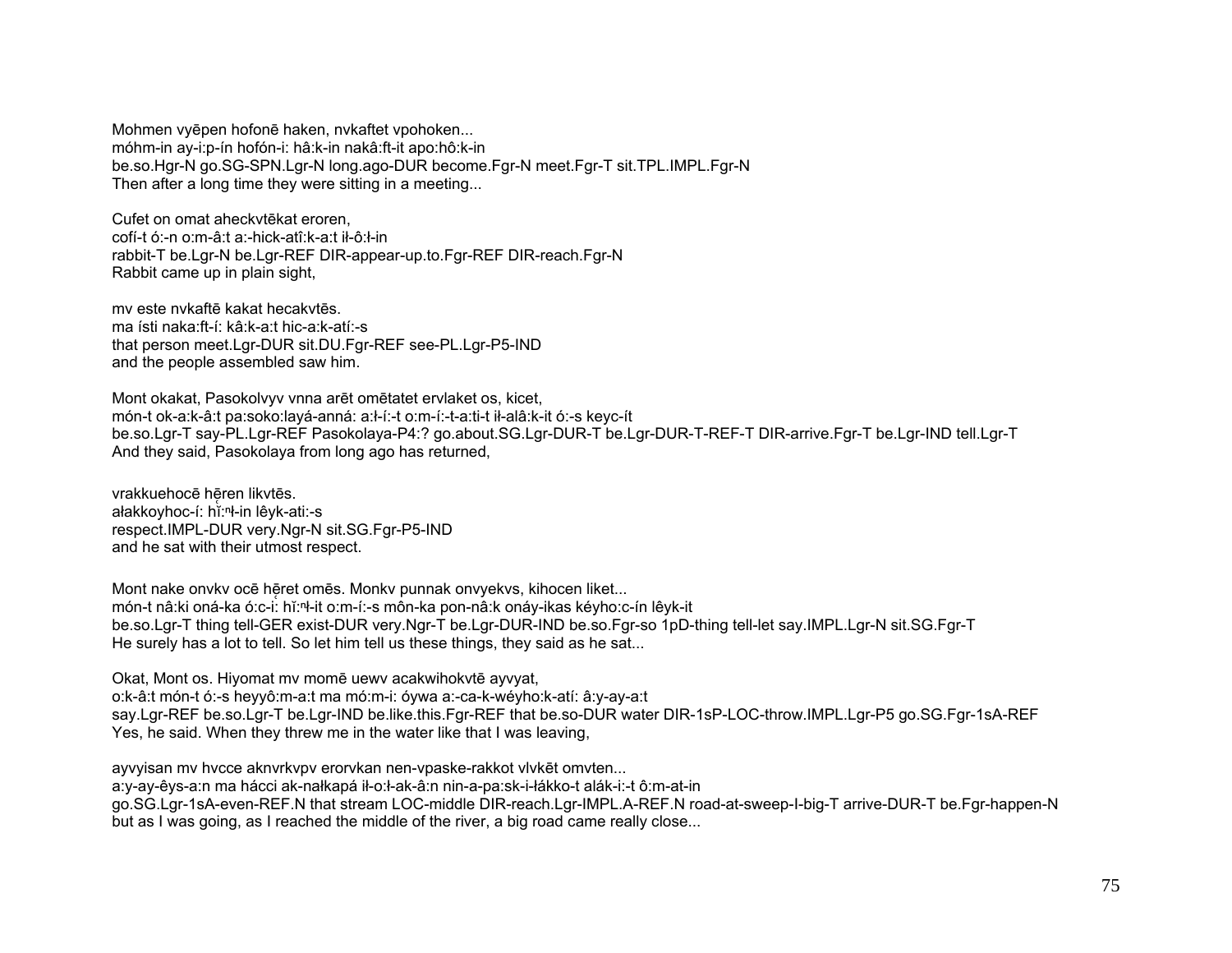Mvn ayvyat ayit omvyisan, este vpokēn erorvyvtēt os. má-n â:y-ay-a:t a:y-éy-t o:m-ay-êys-a:n ísti apó:k-i:-n ił-o:ł-ay-át-i:-t ô:-s that-N go.SG.Fgr-1sA-REF go.SG.Lgr-1sA-T be.Lgr-1sA-even-REF.N person sit.TPL-DUR-N DIR-reach.Lgr-1sA-P5-T be.Fgr-IND As I was leaving, I took this [road] and reached a place where people lived.

Momen afvckety estomēt komvkat, myn omvlkyt ocepēt omēpen... mo:m-ín a:fack-itá istŏ:<sup>n</sup>m-i:-t kô:m-ak-a:t má-n omăl<sup>n</sup>ka-t o:c-ip-í:-t om-î:p-in be.so.Lgr-N happy-INF be.how.much.Ngr-DUR-T think.Fgr-IMPL.A-REF that-N all.Ngr-T have-SPN-DUR-T be-SPN.Fgr-N And they had all kinds of attractions there...

Pokkechetyt komykat. pokkich-itá-t kô:m-ak-a:t play.ball-INF-T want.Fgr-IMPL.A-REF They wanted to play ball

my tawyt hoktyke tateu ehe sykekot tayēt omēpeky ma-tă: "wa-t hokt-akí tá: ti: -ó ihí -s-ak-íka: t tă: "y-i: -t om-î: p-ika that-foremost.Ngr-T female-PL -T:be:P5-also 3P.husband take-IMPL.A-not.REF much.Ngr-DUR-T be-SPN.Fgr-so and there were lots of women, unmarried women,

estehiwyt sekot on omat isti-hévwa-t s-íko-:-t ô:-n o:m-â:t person-wife-T exist-not-DUR-T be.Fgr-N be.Lgr-REF so that if one were single,

estehitake sulketo 'stomis vrēpvkēt ont omen... isti-hey-tá:ki sŏl<sup>n</sup>k-i:-t-o stô:m-eys ał-i:p-ak-í:-t ôn-t o:m-ín person-wife-PL many.Ngr-DUR-T-FOC what.Fgr-even go.about.SG-SPN.Lgr-IMPL.A-DUR-T be.Fgr-T be.Lgr-N one could go around with many wives...

Yvmy tat ravkerricyke taye onkot, myt tylwy heret ocet os. yamá-ta:t ł-a:-akiłłéyc-ak-i: tâ:y-i: ón-ko-t má-t tálwa hǐ:<sup>n</sup>ł-i:-t ó:c-i:-t ó:-s this.place-ATN DIR-DIR-think.about-IMPL.A-DUR can.Fgr-DUR be-not-T that-T town good.Ngr-DUR-T exist-DUR-T be.Lgr-IND One cannot even think back to this place, it is so exciting.

Mont omen myn rorit omiky, myn yrēpit omyyētynket

món-t o:m-ín má-n ł-ô:ł-ey-t o:m-éy-ka má-n ał-i:p-éy-t o:m-ay-í:-t-ank-ít

be.so.Lgr-T be.Lgr-N that-N DIR-reach.Fgr-1sA-T be.Lgr-1sA-so that-N go.about.SG-SPN.Lgr-1sA-T be.Lgr-1sA-DUR-T-P2-T So it was that I arrived there, and spent quite some time there,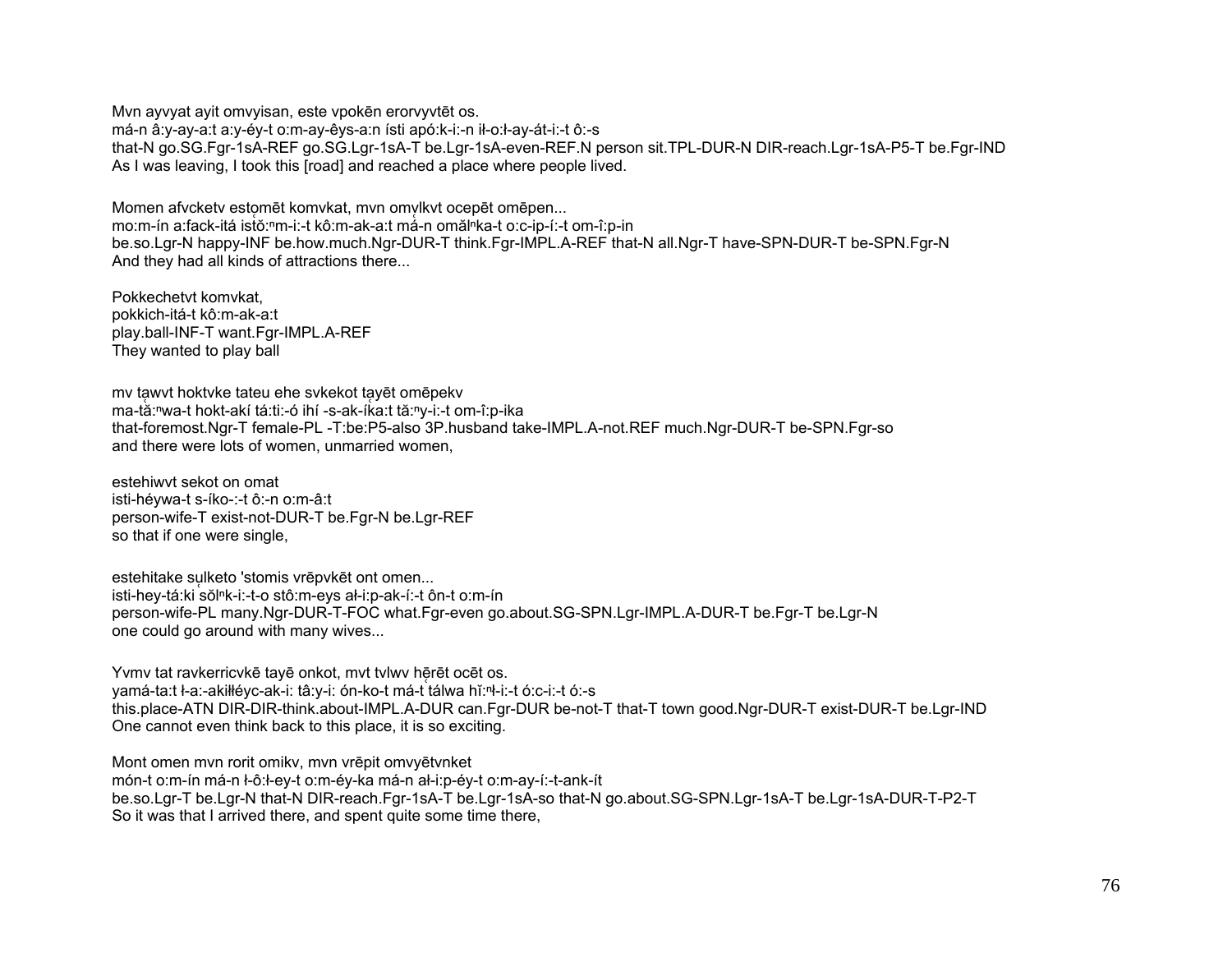omis, Arit ervtares, mahket eratit omis, maket o:m-êys a:l-éy-t il-át-á:l-i:-s máhk-it il-â:t-ey-t o:m-éy-s ma:k-ít be.Lgr-even go.about.SG.Lgr-1sA-T DIR-come.SG-1sA.will-IND speak.Hgr-T DIR-come.SG.Fgr-1sA-T be.Lgr-1sA-IND say.Lgr-T but I said, I'll go back, and came back, he said,

likvtēs, mahokvnts. lêyk-ati:-s má:ho:k-ánt-s sit.SG.Fgr-P5-IND say.IMPL.Lgr-P4-IND sitting there, they used to say.

[new paragraph]

Mon este tat eyacakat, Vnet vyarēs! maken... mó:-n ísti-ta:t iya:c-â:k-a:t aní-t ay-á:l-i:-s ma:k-ín be.so.Lgr-N person-ATN want-PL.Fgr-REF I-T go-1sA.will-IND say.Lgr-N And the people who wanted to go there said, I'll go!...

Momusen 'tohahywyn ytehhet my uewy tat este sulken 'sypylythoyytes. mô:m-os-in toha:hawá-n atíhh-it ma óywa-ta:t ísti sŏlʰk-i:-n 's-a-palátho:y-atí:-s be.so.Fgr-DIM-N box-N put.in.PL.Hgr-T that water-ATN person many.Ngr-DUR-N INST-at-throw.TPL.IMPL.Lgr-P5-IND So they put them in a box and threw many people in the water.

Momen 'svnycumvn hecky sekot s[u]mēcen, momusen vpohokē saset mo:m-ín 'sanacomá-n híc-ka s-íko-t somi:c-ín mô:m-os-in apo:hok-í: sâ:s-it be.so.Lgr-N never-N see-GER exist-not-T disappear.TPL.Lgr-N be.so.Fgr-DIM-N sit.TPL.IMPL-DUR be.some.Fgr-T And they were never seen again, though some

omen...  $o.m$ -ín be.Lar-N were still there...

Momusen Cufe tat my uewy aksumiket my nene ak-oce makat. mô:m-os-in cofí-ta:t ma óywa ak-somêyk-it ma niní akk-ó:c-i: ma:k-â:t be.so.Fgr-DIM-N rabbit-ATN that water LOC-disappear.SG.Hgr-T that road LOC-exist-DUR say.Lgr-REF So Rabbit would disappear into the water saying there was a road there.

myn avē omēt... má-n a:v-í: ó:m-i:-t that-N go.SG.Lgr-DUR be.like-DUR-T as though he were going on it...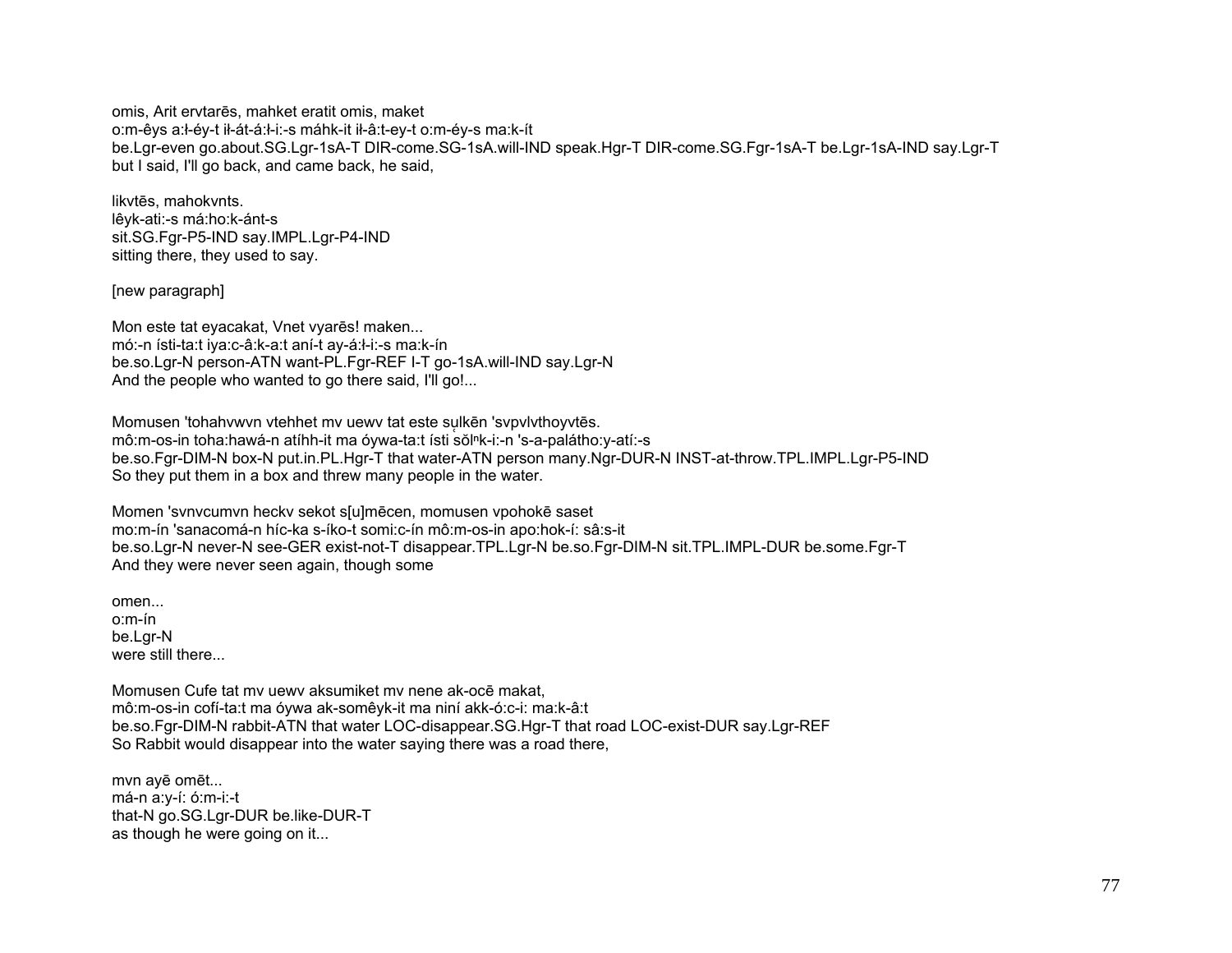Ayat, mv uewv aksumkē ayat ak-vhopvyēn erossepvntut â:y-a:t ma óywa ák-somk-í: a:y-â:t akk-ahopay-í:-n ił-oss-ip-ánt-o-t go.SG.Fgr-REF that water LOC-disappear.SG-DUR go.SG.Lgr-REF LOC-far-DUR-N DIR-get.out.SG-SPN-P4-FOC-T And he would go far under the water

vrē ̜pvtet... <sup>a</sup>ł-ĭ:<sup>ⁿ</sup>p-at-it go.about.SG-SPN.Ngr-happen-T and come out way downstream...

Hvtvm mv uewv aksumkētat eratat mv hvteceskv aksumkvtē mahusat hatâm ma óywa ak-sômk-i:-ta:t ił-â:t-a:t ma haticíska ák-somk-atí: má:h-os-a:t again that water LOC-disappear.Fgr-DUR-ATN DIR-come.SG.Fgr-REF that first LOC-disappear.SG-P5 very-DIM-REF Again, underwater, he'd return to the exact spot where he had gone under,

yvfvnkvntut, yosset nake onayet arvtēs. 'y-afánk-ánt-o-t y-o:ss-ít nâ:ki ona:y-ít a:ł-atí:-s DIR-stick.out-P4-FOC-T DIR-go.out.SG.Lgr-T thing tell.Lgr-T go.about.SG.Lgr-P5-IND come out, and tell about his experiences.

[new paragraph]

Mont okat, Yvmv este fullē vpēyatut on omat, estofvn yvmv món-t o:k-â:t yamá ísti foll-í: api:y-â:t-o-t ó:-n o:m-â:t istó:fa-n yamá be.so.Lgr-T say.Lgr-REF this.place person go.about.TPL.Lgr-DUR go.TPL.Lgr-REF-FOC-T be.Lgr-N be.Lgr-REF some.time-N this.place And he said, The people who left from here

eravkerricē tayē tokot vpokēs. ił-a:-akiłłéyc-i: tâ:y-i: tó:ko-t apô:k-i:-s DIR-DIR-think.about-DUR can.Fgr-DUR be.not-T sit.TPL.Fgr-DUR-IND can't even remember this place.

Ehitake tis tuccēnet, monkat hvtvm ostis ocvkēpekv, estohmen yvmv tat ihey-tá:ki-teys toccî:n-it mônk-a:t hatâm ó:st-eys o:c-ak-î:p-ika istóhm-in yamá-ta:t 3P.wife-PL-even three.Fgr-T still.Fgr-REF again four-even have-PL-SPN.Fgr-so do.something.Hgr-N this.place-ATN Because they have three or even four wives,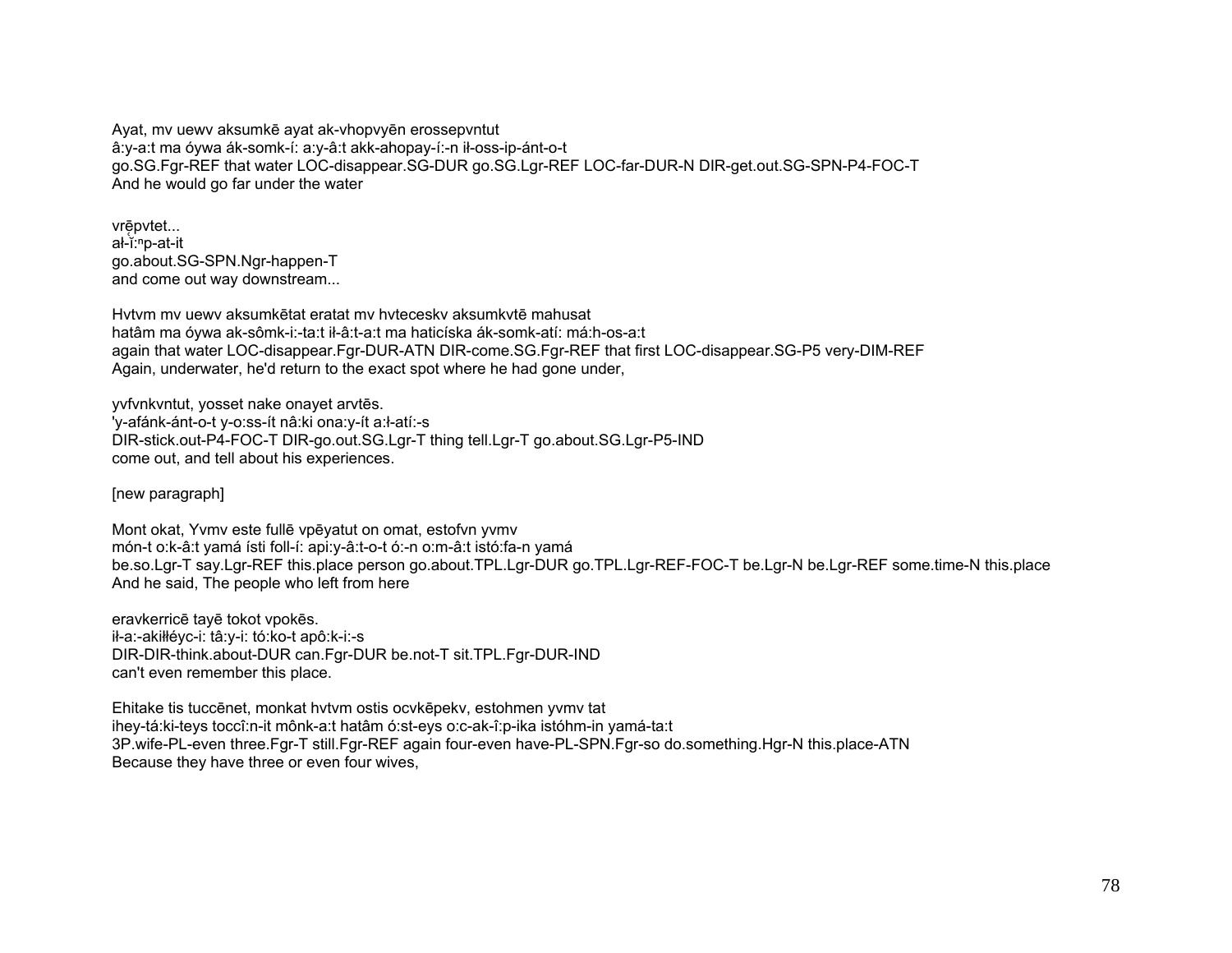ravkerricē tayē tokot vpokēs. ł-a:-akiłłéyc-i: tâ:y-i: tó:ko-t apô:k-i:-s DIR-DIR-think.about-DUR can.Fgr-DUR be.not-T sit.TPL.Fgr-DUR-IND they're not even thinking of this place.

Momet netta omvikvn pokkechetyt, momen opvnkyt afyckety estomē vtēkat omvikepyt mo:m-ít nittá: omăl<sup>n</sup>ka-n pokkich-itá-t mo:m-ín opán-ka-t a:fack-itá istó:m-i: atî:k-a:t omalk-ip-á-t be.so.Lgr-T day all.Ngr-N play.ball-INF-T be.so.Lgr-N dance-GER-T happy-INF lots-DUR up.to.Fgr-REF all-SPN-NZR-T And every day there are ball games, and dances, and all kinds of fun

omēpen fullēpēt os. om-î:p-in fóll-i:p-í:-t ô:-s be-SPN.Fgr-N go.about.TPL-SPN.Lgr-DUR-T be.Fgr-IND for those who are there.

Monky este estomēto 'stomis my etylwy erorēto vtēkat môn-ka ísti istó:m-i:-t-o stô:m-eys ma itálwa ił-o:ł-í:-t-o atî:k-a:t be.so.Fgr-so person lots-DUR-T-FOC what.Fgr-even that town DIR-reach.Lgr-DUR-T-FOC up.to.Fgr-REF So no matter who you are or what town you're from.

ervwoskvranat tylkusēt omēpekv... ił-awó:sk-ała:n-â:t tăl<sup>n</sup>k-os-i:-t om-î:p-ika DIR-get.used.to.Lgr-be.going.Lgr-REF only.Ngr-DIM-DUR-T be-SPN.Fgr-so this place attracts everyone...

Estofyn esti tat eratet vreko tayet ont omis, yntat 'sym erolopky istó:fa-n istêy-ta:t ił-a:t-ít ał-íko-: tâ:y-it ón-t o:m-êys án-ta:t 's-am-i:-łolóp-ka some.time-N someone-ATN DIR-come.SG.Lgr-T go.about.SG-not-DUR can.Fgr-T be.Lgr-T be.Lgr-even I-ATN INST-1sD-RFL-stubborn-GER Whenever someone comes there they cannot leave again, but because of my stubbornness,

omēcicēn eratet 'toh-arit omis, maket my tat nake onayet aret omi:céyc-i:-n ił-a:t-ít t-óhh-a:ł-éy-t o:méys ma:k-ít má-ta:t nâ:ki ona:y-ít a:ł-ít due.to-DUR-N DIR-come.SG.Lgr-T RCP-on-go.about.SG.Lgr-1sA-T o.m-éy-s say.Lgr-T that-ATN thing tell.Lgr-T go.about.SG.Lgr-T I go back and forth, he said

omen... o:m-ín be.Lgr-N as he went about...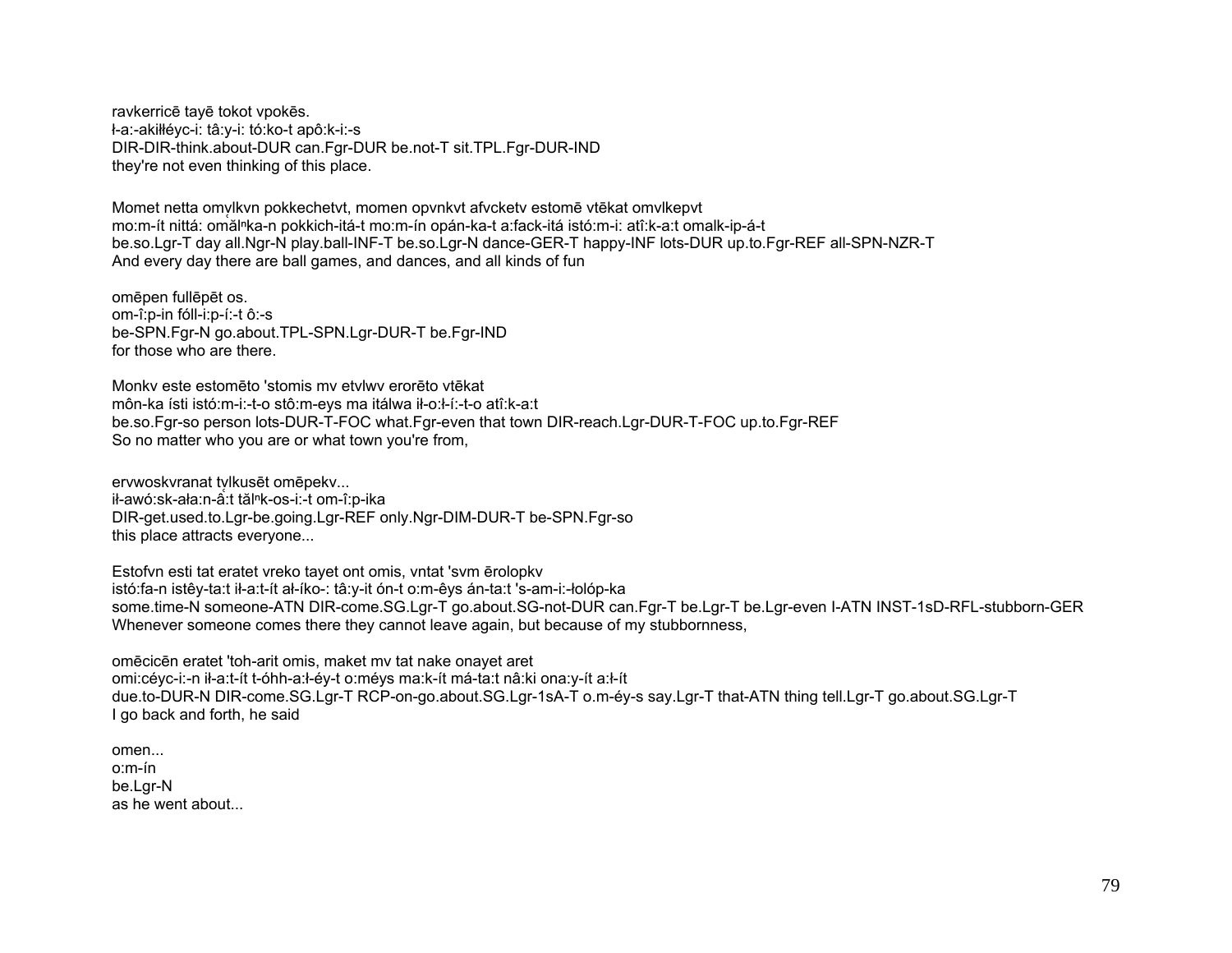Momusen sukhv-hatkyt myn vyetyn eyacet aret ehyswyn hokkolen hayet mô:m-os-in sokha-há:tka-t má-n ay-íta-n iyâ:c-it a:ł-ít iháswa-n hokkol-í: -n hâ:y-it be.so.Fgr-DIM-N hog-white-T that-N go-INF-N want.Fgr-T go.about.SG.Lgr-T 3P.penis-N two-DUR-N make.Fgr-T Then there was an opossum who decided to go there,

arvtēs. a:l-atí:-s go.about.SG.Lgr-P5-IND so he made himself two penises.

My hoktyke estohme 'setetahoyeko tayan myn ayin omat, ma hokt-akí istóhm-i: 's-iti-ta:hov-íko-: tâ:y-a:n má-n â:y-ey-n o:m-â:t that female-PL do.something.Hgr-DUR INST-RCP-enough.IMPL-not-DUR can.Fgr-REF.N that-N go.SG.Fgr-1sA-N be.Lgr-REF If I go to this place where there are more than enough women to go around,

cyhitake sulkēn likvyē tayet etvlwy tat ocet omycoks, kont... ca-hey-tá:ki sŏl<sup>n</sup>k-i:-n léyk-ay-i: tâ:y-it itálwa-ta:t ô:c-it o:m-acók-s kôn-t 1sP-wife-PL many.Ngr-DUR-N sit.SG-1sA-DUR can.Fgr-T town-ATN have.Fgr-T be.Lgr-DED-IND think.Fgr-T I can have many wives in a town like that, he thought...

Momusen my etvlwy ohnene hopoyytes. mô:m-os-in ma itálwa oh-niní hopo:y-atí:-s be.so.Fgr-DIM-N that town on-road seek.Lgr-P5-IND Then he looked for the road to the town

Mont my uewy tat aksumkyntut, uewy ofy akyykapet, etetiket, nenen hecetyn eyacet món-t ma óywa-ta:t ak-sómk-ánt-o-t óywa ó:fa ák-yaka:p-ít ití-teyk-ít niní-n hic-íta-n iyâ:c-it be.so.Lgr-T that water-ATN LOC-disappear.SG-P4-FOC-T water in LOC-walk.Lgr-T RCP-cross.SG.Lgr-T road-N see-INF-N want.Fgr-T He would disappear into the water, and walk underwater to the other side, and kept jumping in,

onky vwicēcekot... avktaske-mahytēs. on-ká aweycí:c-íko-t a:-ák-ta:sk-í-má:h-ati:-s be.Lgr-so give.up-not-T DIR-LOC-jump.SG.Lgr-I-very-P5-IND not giving up because he wanted to find the road...

Momet kysyppēto 'stomis akhytapket omen... mo:m-ít kasápp-i:-t-o stô:m-evs ak-hatâ:pk-it o:m-ín be.so.Lar-T cold-DUR-T-FOC what.Far-even LOC-go.down.SG.Far-T be.Lar-N And even though the water was cold, he stayed in it...